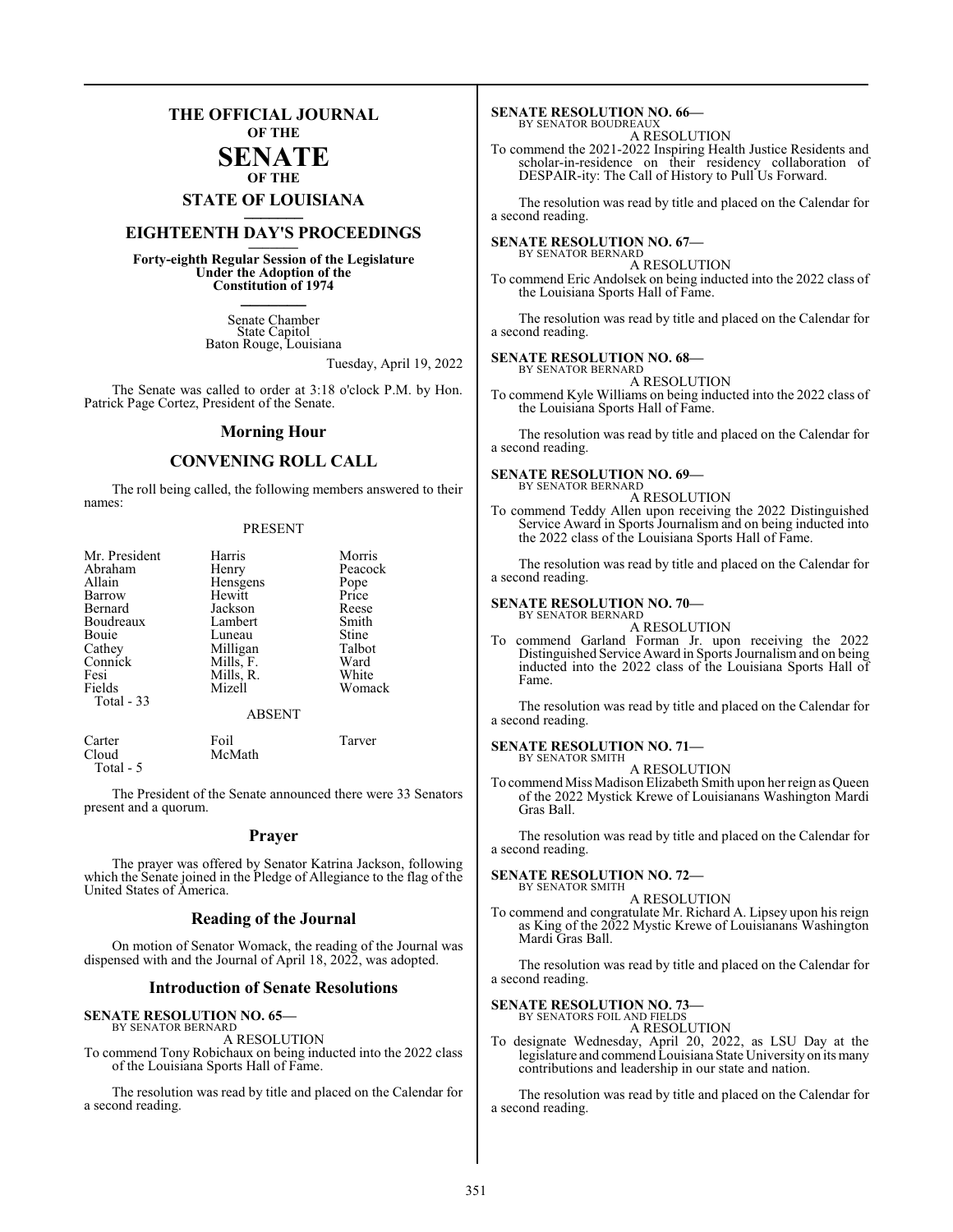### **SENATE RESOLUTION NO. 74—**

BY SENATOR MORRIS A RESOLUTION

To commend Ashlee Bell upon being named Lincoln Parish High School Teacher of the Year.

The resolution was read by title and placed on the Calendar for a second reading.

### **Introduction of Senate Concurrent Resolutions**

#### **SENATE CONCURRENT RESOLUTION NO. 33—** BY SENATOR MILLIGA

A CONCURRENT RESOLUTION

To urge and request the state superintendent of education to create the Teachers' Advisory Council.

The resolution was read by title and placed on the Calendar for a second reading.

### **Senate Resolutions on Second Reading**

### **SENATE RESOLUTION NO. 63—** BY SENATOR BERNARD

A RESOLUTION

To commend Dr. Eddie Flynn on being inducted into the 2022 class of the Louisiana Sports Hall of Fame.

On motion of Senator Bernard the resolution was read by title and adopted.

### **SENATE RESOLUTION NO. 64—** BY SENATOR BERNARD

A RESOLUTION

To commend Britni Sneed Newman on being inducted into the 2022 class of the Louisiana Sports Hall of Fame.

On motion of Senator Bernard the resolution was read by title and adopted.

### **Senate Concurrent Resolutions on Second Reading**

### **SENATE CONCURRENT RESOLUTION NO. 31—**

BY SENATOR JACKSON A CONCURRENT RESOLUTION

To establish the Related Services Advisory Commission, within the Department of Education, to study the level of supports statewide for students with special needs and exceptionalities through an examination of the ratio of service providers to students and the impact on service implementation.

The resolution was read by title and referred by the President to the Committee on Education.

#### **SENATE CONCURRENT RESOLUTION NO. 32—** BY SENATORS CORTEZ AND BOUDREAUX

A CONCURRENT RESOLUTION To commend Donna Lemaire on the occasion of her retirement.

The concurrent resolution was read by title. Senator Boudreaux moved to adopt the Senate Concurrent Resolution.

### **ROLL CALL**

The roll was called with the following result:

## **Page 2 SENATE 18th DAY'S PROCEEDINGS**

|                                                                                                                                    | <b>YEAS</b>                                                                                                                          |                                                                                                    |
|------------------------------------------------------------------------------------------------------------------------------------|--------------------------------------------------------------------------------------------------------------------------------------|----------------------------------------------------------------------------------------------------|
| Mr. President<br>Abraham<br>Allain<br>Bernard<br>Boudreaux<br>Bouie<br>Cathey<br>Connick<br>Fesi<br>Fields<br>Harris<br>Total - 33 | Henry<br>Hensgens<br>Hewitt<br>Jackson<br>Lambert<br>Luneau<br>Milligan<br>Mills, F.<br>Mills, R.<br>Mizell<br>Morris<br><b>NAYS</b> | Peacock<br>Pope<br>Price<br>Reese<br>Smith<br>Stine<br>Talbot<br>Tarver<br>Ward<br>White<br>Womack |
| Total - 0                                                                                                                          | <b>ABSENT</b>                                                                                                                        |                                                                                                    |
| Barrow<br>Carter<br>Total - 5                                                                                                      | Cloud<br>Foil                                                                                                                        | McMath                                                                                             |

The Chair declared the Senate adopted the Senate Concurrent Resolution and ordered it sent to the House.

### **Message from the House**

### **ASKING CONCURRENCE IN HOUSE BILLS AND JOINT RESOLUTIONS**

April 19, 2022

To the Honorable President and Members of the Senate:

I am directed to inform your honorable body that the House of Representatives has finally passed and asks your concurrence in the following House Bills and Joint Resolutions:

| HB No. 17  | <b>HB</b> No. 21 | HB No. 38  |
|------------|------------------|------------|
| HB No. 148 | HB No. 151       | HB No. 286 |
| HB No. 492 | HB No. 646       | HB No. 703 |

Respectfully submitted, MICHELLE D. FONTENOT Clerk of the House of Representatives

### **House Bills and Joint Resolutions on First Reading**

**HOUSE BILL NO. 17—**

BY REPRESENTATIVES DEVILLIER AND ROMERO AN ACT

To enact R.S. 11:1145.5, relative to the Louisiana School Employees' Retirement System; to provide for a benefit increase; to provide for eligibility and funding; to provide for payment and timing of the benefit increase; and to provide for related matters.

The bill was read by title and placed on the Calendar for a second reading.

### **HOUSE BILL NO. 21—**

BY REPRESENTATIVE BACALA AN ACT

To enact R.S. 11:2225.5 and to repeal R.S. 11:2225(A)(7), relative to the Municipal Police Employees' Retirement System; to establish a funding deposit account; to provide for source of funding therefor; to authorize the board of trustees to adjust employer contribution rates; to provide for cost-of-living adjustments; to provide for funding, eligibility, and payment of cost-of-living adjustments; to provide for payment of system liabilities; and to provide for related matters.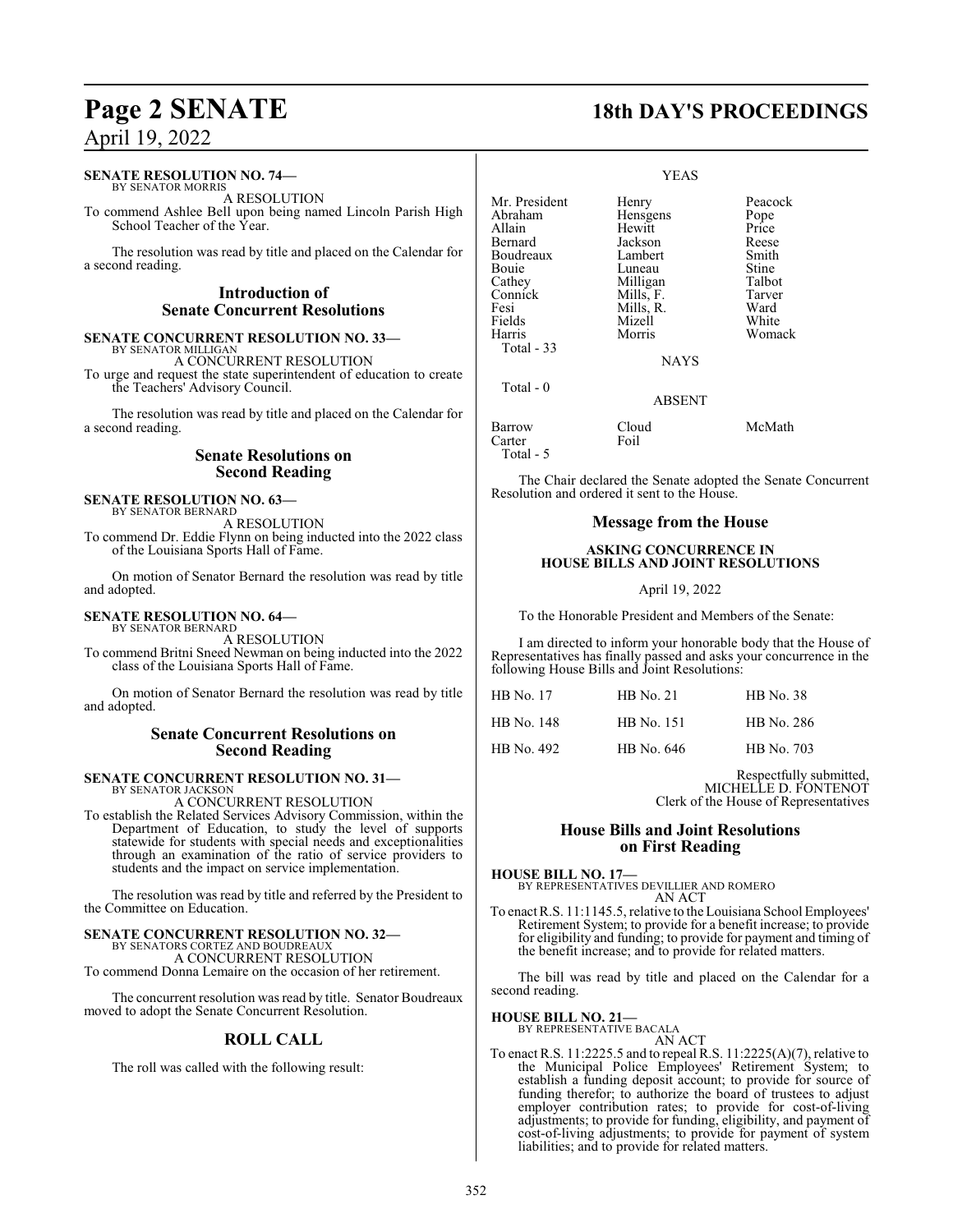## **18th DAY'S PROCEEDINGS Page 3 SENATE**

# April 19, 2022

The bill was read by title and placed on the Calendar for a second reading.

### **HOUSE BILL NO. 38—**

BY REPRESENTATIVE THOMPSON AN ACT

To amend and reenact R.S. 13:5554(R)(2) and (3) and to enact R.S.  $13:5554(R)(4)$  and  $5554.8$ , relative to the payment of group insurance premium costs for persons retired from the Richland Parish Sheriff's Office; to provide for eligibility for payment of such costs for retired sheriffs and retired deputy sheriffs of the Richland Parish Sheriff's Office; to provide for effective dates; to create a permanent fund; to require the depositing of certain monies into the fund; to provide for investment of monies in the fund; to authorize the withdrawal of earnings; to provide for limitations on appropriations from the fund; to provide for audits of the fund; to provide for the membership and election on the investment advisory board; and to provide for related matters.

The bill was read by title and placed on the Calendar for a second reading.

### **HOUSE BILL NO. 148—**

BY REPRESENTATIVE FREEMAN AN ACT

To enact R.S. 33:9091.27, relative to Orleans Parish; to create the Bouligny Improvement District; to provide relative to the boundaries, purpose, governance, and powers and duties of the district; to provide relative to district funding, including the authority to levy taxes or fees, subject to voter approval; to provide for an effective date; and to provide for related matters.

The bill was read by title and placed on the Calendar for a second reading.

### **HOUSE BILL NO. 151—** BY REPRESENTATIVE EDMONDS

AN ACT

To enact R.S. 33:9097.35, relative to East Baton Rouge Parish; to create the Old Jefferson Crime Prevention and Improvement District; to provide relative to the boundaries, purpose, governance, and powers and duties of the district; to provide relative to district funding, including the imposition of a parcel fee, subject to voter approval; to provide for an effective date; and to provide for related matters.

The bill was read by title and placed on the Calendar for a second reading.

### **HOUSE BILL NO. 286—** BY REPRESENTATIVE TURNER

AN ACT

To enact R.S. 46:460.61(F) through (H), relative to the Medicaid managed care program of this state; to provide with respect to healthcare provider credentialing requirements in Medicaid managed care; to establish requirements relative to credentialing of certain providers who are affiliated with certain healthcare facilities; to provide for indemnification of the Louisiana Department of Health in certain instances; and to provide for related matters.

The bill was read by title and placed on the Calendar for a second reading.

## **HOUSE BILL NO. 492—** BY REPRESENTATIVE FONTENOT

AN ACT

To enact Code of Criminal Procedure Article 211(A)(1)(e) and (f) and (E), relative to arrest; to provide relative to the issuance of a summons by a peace officer instead of arrest and booking; to require an officer to make an arrest under certain conditions; to provide relative to causes of action; and to provide for related matters.

The bill was read by title and placed on the Calendar for a second reading.

### **HOUSE BILL NO. 646—**

BY REPRESENTATIVE STEFANSKI AN ACT

amend and reenact R.S.  $18:59.4(D)(2)$  and  $(E)(2)(c)$ ,  $115(F)(1)$ (introductory paragraph) and (a) and (2)(a)(iii),  $154(C)(2)(c)$  and  $(D)(1)$  and  $(2), 423(C), (E),$  and  $(H), 433(A)(1)$ and (5), (B)(1), and (D), 434(D)(2), 435(B)(1)(b), 602(E)(2)(b), 604(B)(2)(b), 621(B), 1278(B), 1279, 1300.2(C)(1), 1300.7(B),  $1306(B)(1)$ ,  $1308(A)(2)(j)(ii)$ ,  $1309(J)$ ,  $1313(H)(13)$  and  $(K)(2)(a)$ , 1313.1(I)(5) and (L)(2)(a), 1371, and 1511.3(E), to enact R.S.  $18:154(C)(2)(f)$ , and to repeal R.S. 18:1532, relative to the Louisiana Election Code; to revise the system of laws comprising the Louisiana Election Code; to provide relative to the Louisiana Voter Registration Administrators' Certification Program; to provide relative to registration by mail; to provide relative to records of the registrars of voters; to provide relative to the replacement of a commissioner; to provide relative to watchers; to provide relative to vacancies in certain offices; to provide relative to petitions for a recall election; to provide relative to preparation, distribution, and tabulation of absentee by mail and early voting ballots; to provide relative to absentee voting by mail; to provide relative to early voting; to provide relative to parish boards of election supervisors; to provide relative to courses of instruction of commissioners; to remove the requirement for election day expenditure reports; to provide for effective dates; and to provide for related matters.

The bill was read by title and placed on the Calendar for a second reading.

**HOUSE BILL NO. 703—**

BY REPRESENTATIVE GREGORY MILLER AN ACT

To enact R.S. 9:2784.1, relative to repair contracts following a natural disaster; to provide for venue for disputes arising from the contract; to provide for nullification of certain terms; to provide for rescission of the contract; to provide for notice; to provide for exceptions; and to provide for related matters.

The bill was read by title and placed on the Calendar for a second reading.

### **House Bills and Joint Resolutions on Second Reading**

**HOUSE BILL NO. 6—**

BY REPRESENTATIVE ECHOLS AN ACT

To enact R.S. 13:5554.8, relative to the payment of group insurance premiums for retired sheriffs and deputy sheriffs in Ouachita Parish; to create a permanent fund; to require the depositing of certain monies into the fund; to provide for investment of monies in the fund; to authorize the withdrawal of earnings; to provide for limitations on appropriations from the fund; to provide for audits of the fund; to provide for the membership and election on the investment advisory board; and to provide for related matters.

The bill was read by title and referred by the President to the Committee on Judiciary B.

**HOUSE BILL NO. 10—**

BY REPRESENTATIVE MCFARLAND AN ACT

To amend and reenact R.S. 13:5554(J), relative to the Winn Parish Sheriff's Office; to provide for insurance premium payments for sheriff and deputy sheriff retirees; to provide for applicability; and to provide for related matters.

The bill was read by title and referred by the President to the Committee on Judiciary B.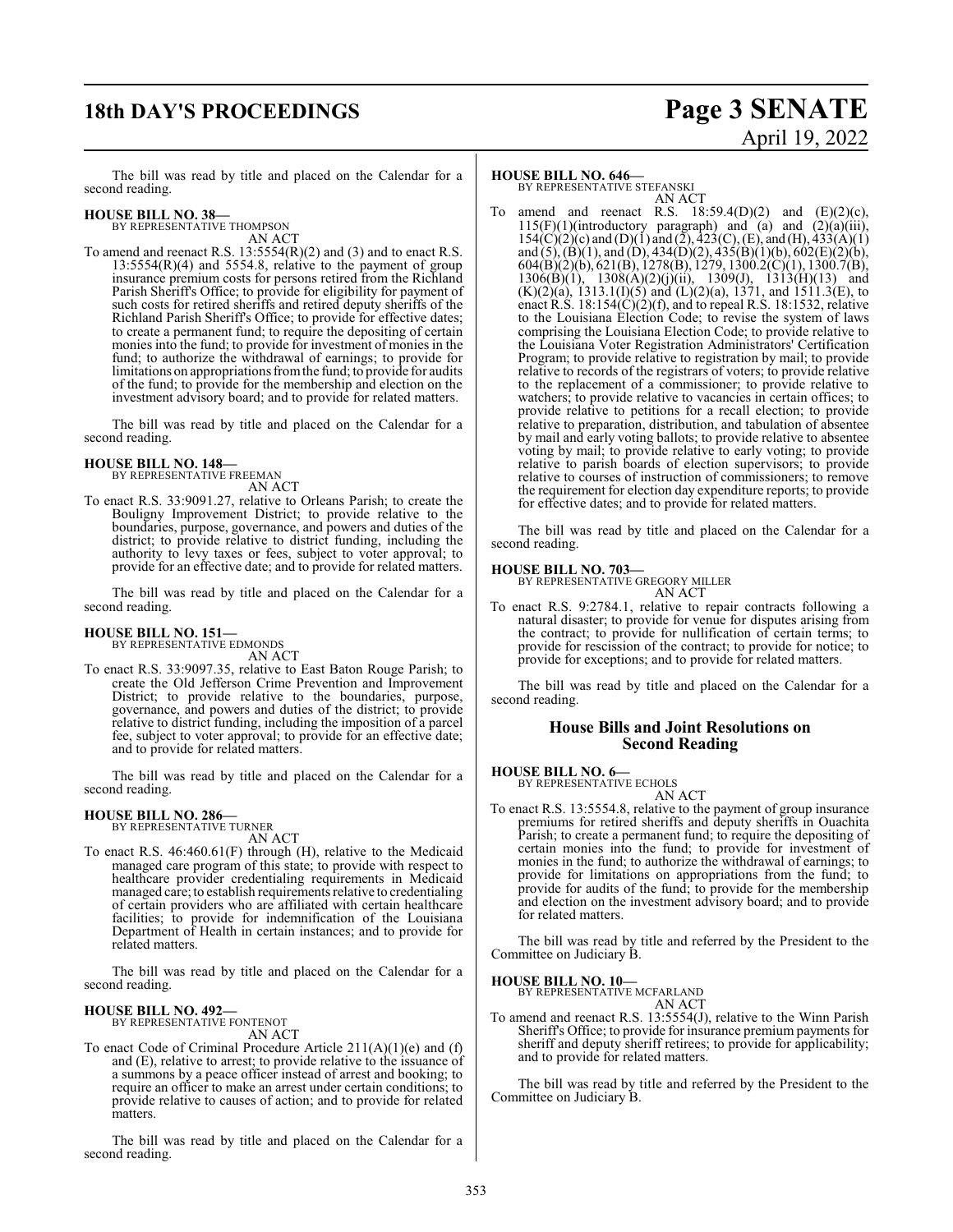## **Page 4 SENATE 18th DAY'S PROCEEDINGS**

April 19, 2022

### **HOUSE BILL NO. 15—**

BY REPRESENTATIVE BAGLEY AN ACT

To enact R.S.  $13:3049(B)(1)(e)(viii)$  and R.S.  $15:255(X)$ , relative to costs of court; to authorize the transfer of surplus monies in the Forty-Second Judicial District; to provide for the transfer procedures of funds; and to provide for related matters.

The bill was read by title and referred by the President to the Committee on Judiciary B.

#### **HOUSE BILL NO. 19—** BY REPRESENTATIVE DEVILLIER

AN ACT

To enact R.S. 11:612(2)(n), relative to the Louisiana State Employees' Retirement System; to provide for membership in the Hazardous Duty Services Plan; and to provide for related matters.

The bill was read by title and referred by the President to the Committee on Retirement.

### **HOUSE BILL NO. 24—** BY REPRESENTATIVE ILLG

AN ACT

To amend and reenact R.S. 11:1644(C)(8) and to enact R.S. 11:1615, relative to the District Attorneys' Retirement System; to provide for the transfer of service credit and the accrual rate applicable to such service; to provide for Back-Deferred Retirement Option Plan; and to provide for related matters.

The bill was read by title and referred by the President to the Committee on Retirement.

### **HOUSE BILL NO. 28—**

BY REPRESENTATIVE MUSCARELLO AN ACT

To amend and reenact Code of Civil Procedure Article 4844, relative to the City Court of Hammond; to provide for the jurisdictional amount in certain eviction proceedings; and to provide for related matters.

The bill was read by title and referred by the President to the Committee on Judiciary A.

### **HOUSE BILL NO. 36—** BY REPRESENTATIVE MAGEE

AN ACT

To amend and reenact Code of Civil Procedure Article 4843(D) and (F), relative to city court jurisdiction; to provide relative to the amount in dispute when the civil jurisdiction is concurrent with the district court; to provide for the jurisdictional amount in dispute for the City Court of Houma; and to provide for related matters.

The bill was read by title and referred by the President to the Committee on Judiciary A.

### **HOUSE BILL NO. 59—**

BY REPRESENTATIVE GREGORY MILLER AN ACT

To repeal R.S. 13:3671, relative to fees and mileage rates for witnesses; to repeal certain fees and mileage rates for witnesses residing or employed within a certain distance of the courthouse; and to provide for related matters.

The bill was read by title and referred by the President to the Committee on Judiciary B.

### **HOUSE BILL NO. 60—**

BY REPRESENTATIVES ZERINGUE AND HUGHES AN ACT

To amend and reenact R.S. 13:1595(C), relative to Orleans Parish Juvenile Court; to abolish specific judgeships upon vacancy in the Orleans Parish Juvenile Court; and to provide for related matters.

The bill was read by title and referred by the President to the Committee on Judiciary A.

### **HOUSE BILL NO. 72—**

BY REPRESENTATIVE MAGEE AN ACT

To amend and reenact R.S. 40:1496(F), relative to Terrebonne Parish Fire Protection District Number Six; to provide for membership of its board of commissioners; to provide for an effective date; and to provide for related matters.

The bill was read by title and referred by the President to the Committee on Local and Municipal Affairs.

### **HOUSE BILL NO. 105—**

BY REPRESENTATIVE BOURRIAQUE

AN ACT To enact R.S. 13:5554.8, relative to the payment of group insurance premiums for retired sheriffs and deputy sheriffs in Cameron Parish; to create a permanent fund; to require the depositing of certain monies into the fund; to provide for investment of monies in the fund; to authorize the withdrawal of earnings; to provide for limitations on appropriations from the fund; to provide for audits of the fund; to provide for the membership and election on the investment advisory board; and to provide for related matters.

The bill was read by title and referred by the President to the Committee on Judiciary B.

### **HOUSE BILL NO. 111—**

BY REPRESENTATIVE RISER AN ACT

To amend and reenact R.S. 13:5554(S)(1)(intro para) and (2), relative to the Franklin Parish Sheriff's Office; to provide for insurance premium payments for sheriff and deputy sheriff retirees; to provide for life insurance; to provide for applicability; and to provide for related matters.

The bill was read by title and referred by the President to the Committee on Judiciary B.

### **HOUSE BILL NO. 119—**

BY REPRESENTATIVE CARPENTER

AN ACT To amend and reenact R.S. 23:1553(G) and R.S. 49:191(1) and to repeal R.S. 49:191(10)(l), relative to the Louisiana Workforce Commission, including provisions to provide for the re-creation of the Louisiana Workforce Commission and the statutory entities made a part of the department by law; to provide for the effective termination date for all statutory authority for the existence of such statutory entities; to provide for the reauthorization of the Incumbent Worker Training Program within the Louisiana Workforce Commission; and to provide for related matters.

The bill was read by title and referred by the President to the Committee on Labor and Industrial Relations.

### **HOUSE BILL NO. 123—**

BY REPRESENTATIVE MIKE JOHNSON AN ACT

To amend and reenact R.S. 29:26.1(B)(6)-(11), (C)(3)(b), (D)(1), and  $(E)(2)$  and to enact R.S. 29:26.1 $(B)(12)$ , relative to the Louisiana National Guard; to provide for definitions; to provide for disability claims and death benefits; to provide for availability of disability and death benefits; to provide for subsequent disabilities; and to provide for related matters.

The bill was read by title and referred by the President to the Committee on Judiciary B.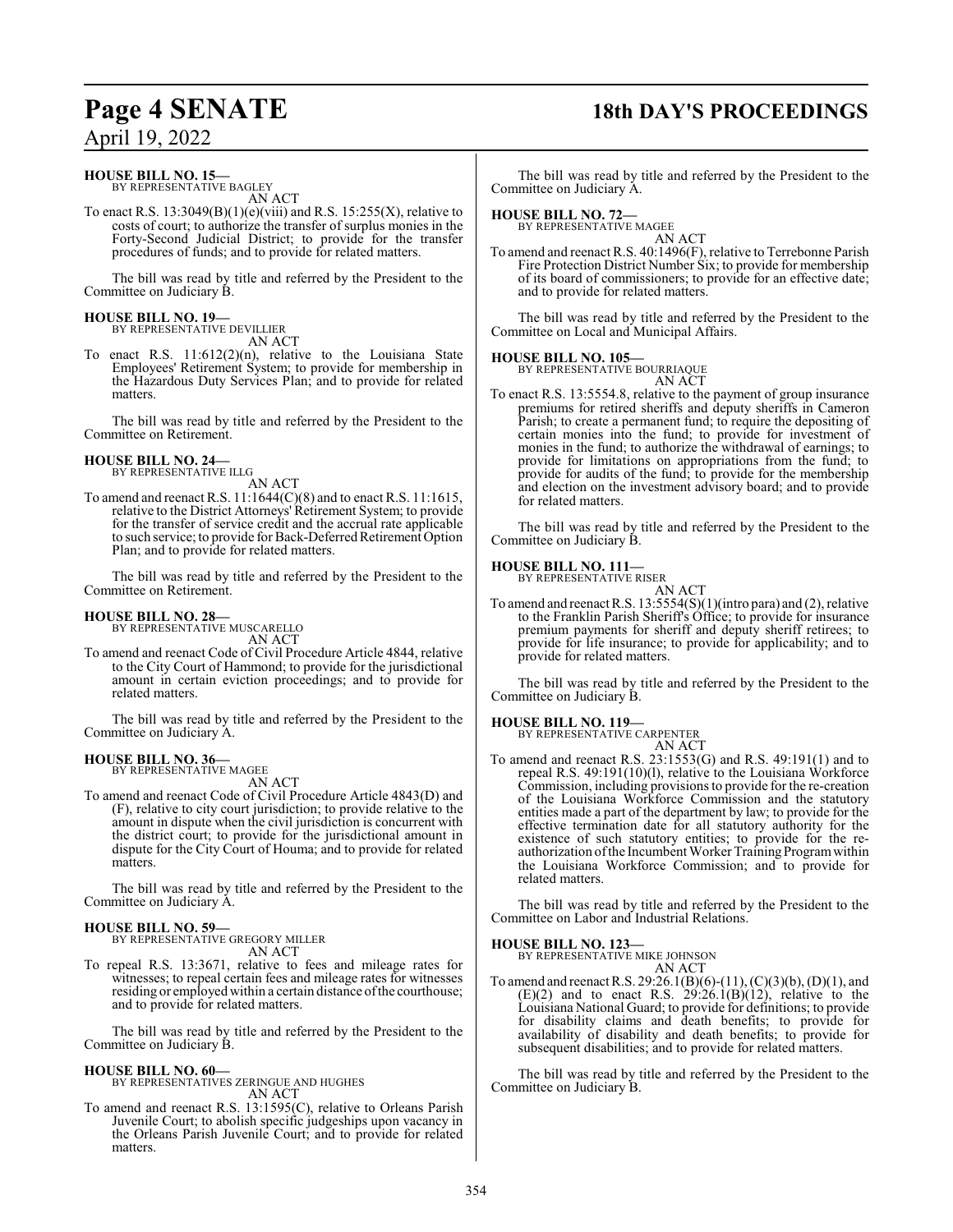## **18th DAY'S PROCEEDINGS Page 5 SENATE**

### **HOUSE BILL NO. 138—**

BY REPRESENTATIVE WHEAT AN ACT

To provide relative to Act No. 403 of the 2021 Regular Session ofthe Legislature of Louisiana, relative to tobacco products; to provide for the naming of a previous Act of the legislature; to provide for the naming of a certain Act addressing the use of tobacco products by minors; and to provide for related matters.

The bill was read by title and referred by the President to the Committee on Judiciary B.

### **HOUSE BILL NO. 147—** BY REPRESENTATIVE EDMONDS

AN ACT

To enact R.S. 33:4712.24, relative to St. George Fire Protection District No. 2; to authorize the governing board of the district to name facilities in honor of a living person; to provide for an effective date; and to provide for related matters.

The bill was read by title and referred by the President to the Committee on Local and Municipal Affairs.

### **HOUSE BILL NO. 152—** BY REPRESENTATIVE FIRMENT

AN ACT

To enact R.S. 40:539(C)(8)(m), relative to employees of the Colfax Housing Authority; to provide that employees of the authority shall not be in the state civil service; and to provide for related matters.

The bill was read by title and referred by the President to the Committee on Local and Municipal Affairs.

### **HOUSE BILL NO. 521—**

BY REPRESENTATIVE HUVAL AN ACT

To amend and reenact R.S. 22:572, relative to catastrophe response plans for insurance; to provide for the requirements for catastrophe response plans; to provide for filing with and review of plans by the commissioner; to provide for confidentiality; to provide for enforcement and penalties; and to provide for related matters.

The bill was read by title and referred by the President to the Committee on Insurance.

### **HOUSE BILL NO. 607—**

BY REPRESENTATIVES GEYMANN AND MCKNIGHT AN ACT

To amend and reenact R.S. 14:102.1(A)(2)(a), relative to cruelty to animals; to provide relative to the penalties for a first offense of the crime of cruelty to animals; to provide relative to payments for expenses incurred for the animal; and to provide for related matters.

The bill was read by title and referred by the President to the Committee on Judiciary C.

### **HOUSE BILL NO. 618—** BY REPRESENTATIVE NELSON

AN ACT

To enact R.S. 17:2119, relative to schools; to grant certain patriotic organizations access to school facilities; to grant representatives of such organizations the opportunity to speak to and recruit students; and to provide for related matters.

The bill was read by title and referred by the President to the Committee on Education.

### **House Concurrent Resolutions on Second Reading**

### **HOUSE CONCURRENT RESOLUTION NO. 5—** BY REPRESENTATIVE ZERINGUE

A CONCURRENT RESOLUTION

To suspend until sixty days after final adjournment of the 2023 Regular Session of the Legislature of Louisiana R.S.  $23:1474(C)$ ,  $(G)(3)$ , and  $(H)$  providing for the determination of the unemployment insurance taxable wage base, maximum weekly benefit amount, and formula for the calculation of benefits for the 2023 calendar year.

The resolution was read by title and referred by the President to the Committee on Labor and Industrial Relations.

### **HOUSE CONCURRENT RESOLUTION NO. 11—**

BY REPRESENTATIVES MIKE JOHNSON, ADAMS, BOYD, DEVILLIER, FIRMENT, ILLG, IVEY, AND TARVER A CONCURRENT RESOLUTION

To urge and request the legislatures of each state of the United States to pass similar concurrent resolutions calling upon the Congress of the United States of America to support legislation and to take such actions as a necessary to review and eliminate all provisions of federal law that reduce Social Security benefits for those receiving pension benefits from federal, state, or local government retirement or pension systems, plans, or funds.

The resolution was read by title and referred by the President to the Committee on Retirement.

### **HOUSE CONCURRENT RESOLUTION NO. 73—** BY REPRESENTATIVE BAGLEY

A CONCURRENT RESOLUTION

To commend Tunde Abubakar for his efforts to recruit minority students to healthcare professions.

The resolution was read by title. Senator Milligan moved to concur in the House Concurrent Resolution.

### **ROLL CALL**

The roll was called with the following result:

### YEAS

| Mr. President<br>Abraham<br>Allain<br>Bernard<br>Boudreaux<br>Bouie<br>Cathey<br>Connick<br>Fesi<br>Fields<br>Foil<br>Total - 32<br>Total - 0 | Harris<br>Henry<br>Hensgens<br>Hewitt<br>Luneau<br>Milligan<br>Mills, F.<br>Mills, R.<br>Mizell<br>Morris<br>Peacock<br><b>NAYS</b> | Pope<br>Price<br>Reese<br>Smith<br>Stine<br>Talbot<br>Tarver<br>Ward<br>White<br>Womack |
|-----------------------------------------------------------------------------------------------------------------------------------------------|-------------------------------------------------------------------------------------------------------------------------------------|-----------------------------------------------------------------------------------------|
|                                                                                                                                               | <b>ABSENT</b>                                                                                                                       |                                                                                         |
| Barrow<br>Carter<br>Total - 6                                                                                                                 | Cloud<br>Jackson                                                                                                                    | Lambert<br>McMath                                                                       |

The Chair declared the Senate concurred in the House Concurrent Resolution and ordered it returned to the House.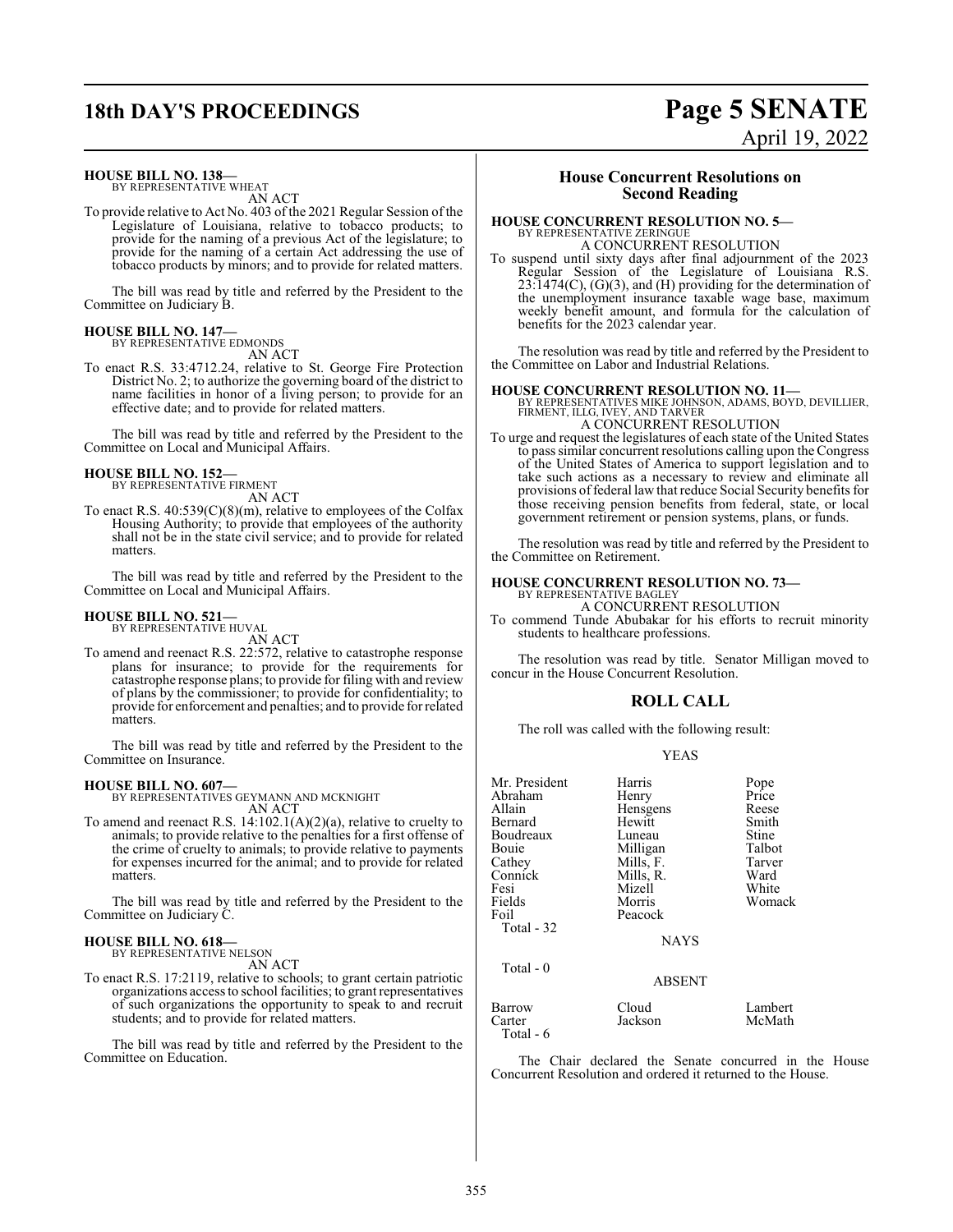### **HOUSE CONCURRENT RESOLUTION NO. 74—**

BY REPRESENTATIVES TARVER AND BOURRIAQUE AND SENATORS ABRAHAM AND STINE A CONCURRENT RESOLUTION

To commend Coach Glenn Cecchini on the occasion of his one thousandth baseball victory at Barbe High School.

The resolution was read by title. Senator Stine moved to concur in the House Concurrent Resolution.

### **ROLL CALL**

The roll was called with the following result:

McMath

### YEAS

| Mr. President | Harris    | Pope         |
|---------------|-----------|--------------|
| Abraham       | Henry     | Price        |
| Allain        | Hensgens  | Reese        |
| Barrow        | Hewitt    | Smith        |
| Bernard       | Jackson   | Stine        |
| Boudreaux     | Luneau    | Talbo        |
| Bouie         | Milligan  | <b>Tarve</b> |
| Carter        | Mills, F. | Ward         |
| Cathey        | Mills, R. | White        |
| Connick       | Mizell    | Woma         |
| Fesi          | Morris    |              |
| Fields        | Peacock   |              |
| Total - 34    |           |              |

Harris Pope<br>
Henry Price Henry Price<br>Hensgens Reese Hensgens<br>Hewitt Jackson Stine<br>
Luneau Talbot Luneau Talbot<br>Milligan Tarver Milligan Tarver<br>Mills. F. Ward Mizell Womack Morris

### NAYS

Total - 0

ABSENT

Cloud Lambert

Total - 4

The Chair declared the Senate concurred in the House Concurrent Resolution and ordered it returned to the House.

## **HOUSE CONCURRENT RESOLUTION NO. 75—** BY REPRESENTATIVE JENKINS

A CONCURRENT RESOLUTION To commend Dr. Jeremy Kamil on his contributions to Louisiana State University and the state of Louisiana.

The resolution was read by title. Senator Tarver moved to concur in the House Concurrent Resolution.

### **ROLL CALL**

The roll was called with the following result:

### YEAS

| Mr. President | Harris      | Pope         |
|---------------|-------------|--------------|
| Abraham       | Henry       | Price        |
| Allain        | Hensgens    | Reese        |
| Barrow        | Hewitt      | Smith        |
| Bernard       | Jackson     | <b>Stine</b> |
| Boudreaux     | Luneau      | Talbot       |
| Bouie         | Milligan    | Tarver       |
| Cathey        | Mills, F.   | Ward         |
| Connick       | Mills, R.   | White        |
| Fesi          | Mizell      | Womack       |
| Fields        | Morris      |              |
| Foil          | Peacock     |              |
| Total - 34    |             |              |
|               | <b>NAYS</b> |              |

Total - 0

## **Page 6 SENATE 18th DAY'S PROCEEDINGS**

ABSENT

McMath

Carter Lambert Total - 4

The Chair declared the Senate concurred in the House Concurrent Resolution and ordered it returned to the House.

### **Reports of Committees**

The following reports of committees were received and read:

### **REPORT OF COMMITTEE ON**

### **AGRICULTURE, FORESTRY, AQUACULTURE, AND RURAL DEVELOPMENT**

Senator Stewart Cathey Jr., Chairman on behalf of the Committee on Agriculture, Forestry, Aquaculture, and Rural Development, submitted the following report:

April 19, 2022

To the President and Members of the Senate:

I am directed by your Committee on Agriculture, Forestry, Aquaculture, and Rural Development to submit the following report:

#### **SENATE CONCURRENT RESOLUTION NO. 8—** BY SENATOR CATHEY

A CONCURRENT RESOLUTION

To urge and request the Senate Committee on Agriculture, Forestry, Aquaculture, and Rural Development and the House Committee on Agriculture, Forestry, Aquaculture, and Rural Development to meet and function as a joint committee to study and make recommendations regarding the appropriate level of support to further the missions, goals, and priorities of the Louisiana State University Agricultural Center and the Southern University Agricultural Research and Extension Center.

Reported favorably.

Respectfully submitted, STEWART CATHEY JR. Chairman

### **REPORT OF COMMITTEE ON**

### **JUDICIARY B**

Senator Gary L. Smith Jr., Chairman on behalf of the Committee on Judiciary B, submitted the following report:

### April 19, 2022

To the President and Members of the Senate:

I am directed by your Committee on Judiciary B to submit the following report:

#### **SENATE BILL NO. 132—** BY SENATOR MILLIGAN

AN ACT

To enact R.S. 49:191(13)(a) and to repeal R.S. 49:191(10)(m) relative to the Governor's Office of Homeland Security and Emergency Preparedness, including provisions to provide for the re-creation of the Governor's Office of Homeland Security and Emergency Preparedness and the statutory entities made a part of the office by law; to provide for the effective termination date for all statutory authority for the existence of such statutory entities; and to provide for related matters.

Reported with amendments.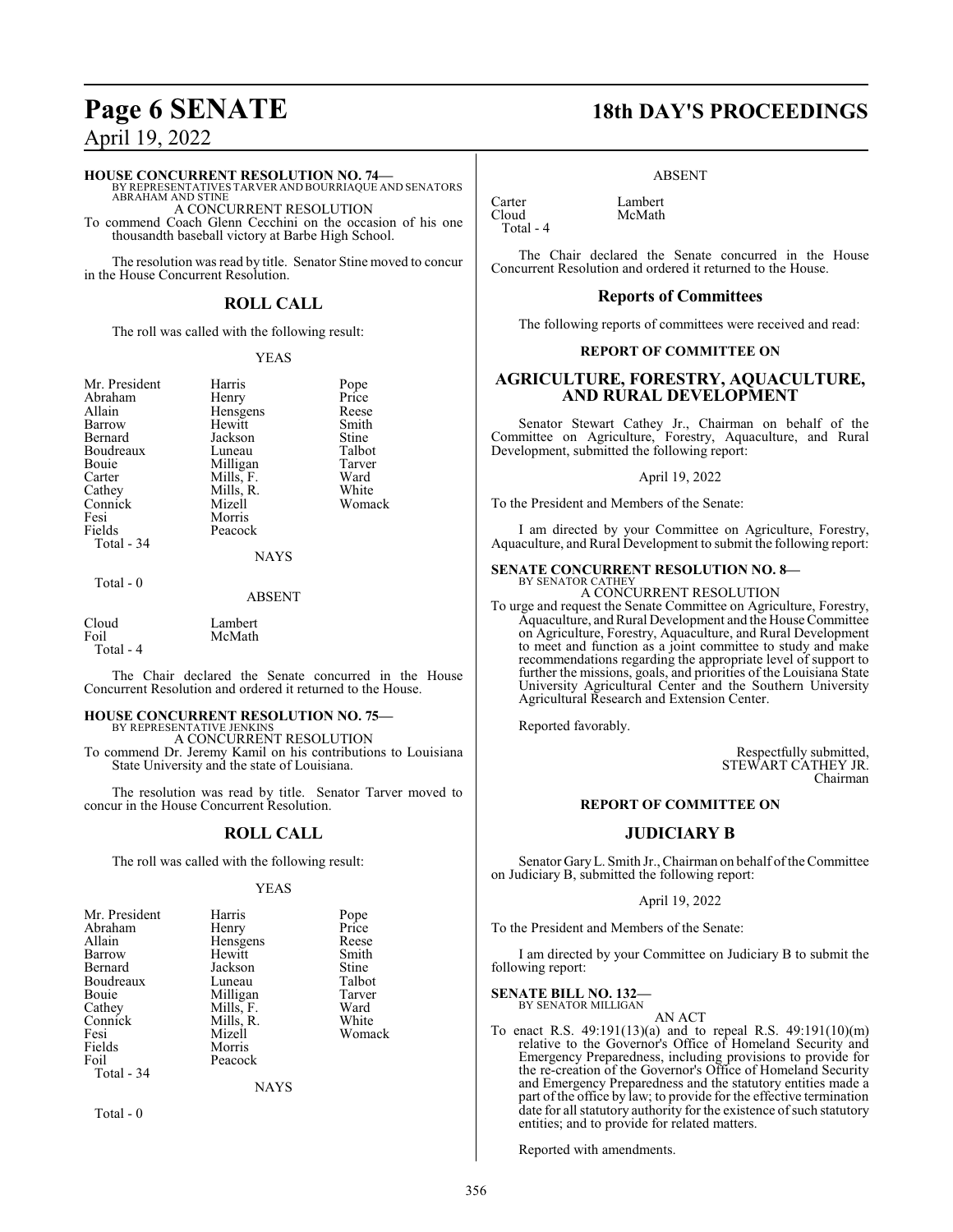### **18th DAY'S PROCEEDINGS Page 7 SENATE**

### **SENATE BILL NO. 311—**

BY SENATOR MILLIGAN AN ACT

To enact R.S. 29:726(E)(30) and (31), relative to the Governor's Office of Homeland Security and Emergency Preparedness; to provide for authority and responsibilities; to provide for promulgation of rules; to provide for an annual emergency preparedness class; to provide for disbursement of assets and diversion of resources during an emergency; and to provide for related matters.

Reported with amendments.

#### **SENATE BILL NO. 320—** BY SENATOR HENRY

AN ACT

To enact R.S. 27:244(D), relative to the casino operating contract; to temporarily suspend the requirement of certain provisions; to clarify that certain activities are not suspended; and to provide for related matters.

Reported favorably.

### **SENATE BILL NO. 431—** BY SENATOR ROBERT MILLS

AN ACT

To amend and reenact R.S. 4:228(F), relative to horse racing; to provide for offtrack wagering facility locations; to provide for prohibitions; to provide for exceptions; and to provide for related matters.

Reported favorably.

#### **SENATE BILL NO. 449—** BY SENATOR LUNEAU

AN ACT

To enact R.S. 18:1300.26, relative to video draw poker devices; to authorize the governing authority of Natchitoches Parish to call and conduct a referendum election on a proposition to allow the operation of video draw poker devices in the parish; to provide for procedures for the calling and holding of the election; and to provide for related matters.

Reported favorably.

### **SENATE BILL NO. 471—**

BY SENATOR MILLIGAN AND REPRESENTATIVE MIKE JOHNSON AN ACT

To enact R.S. 38:2191.1, relative to public contracts; to provide for foreign sources of funds for gifts and contracts involving state agencies and political subdivisions; to provide for reporting of sources of monies used as gifts or grants or in contracts involving state agencies and political subdivisions; and to provide for related matters.

Reported favorably.

### **SENATE BILL NO. 473—**

### BY SENATOR MILLIGAN AND REPRESENTATIVE MIKE JOHNSON AN ACT

To enact R.S. 17:1818.1 through 1818.3, relative to foreign sources of funds; to provide for reporting of certain foreign sources of monies used as gifts or grants or in contracts involving certain postsecondary education institutions; to provide for use of certain monies to fund employment of and study by foreign students and faculty; and to provide for related matters.

Reported with amendments.

Respectfully submitted, GARY L. SMITH JR. Chairman

# April 19, 2022

### **REPORT OF COMMITTEE ON**

### **JUDICIARY C**

Senator Franklin J. Foil, Chairman on behalf of the Committee on Judiciary C, submitted the following report:

April 19, 2022

To the President and Members of the Senate:

I am directed by your Committee on Judiciary C to submit the following report:

**SENATE BILL NO. 234—**

BY SENATOR JACKSON A JOINT RESOLUTION

Proposing to amend Article V, Section 19 of the Constitution of Louisiana, relative to special juvenile proceedings; to provide relative to offenses committed by juveniles; to allow adult prosecution and enhanced penalties for certain assault and battery offenses; and to specify an election for submission ofthe proposition to electors and provide a ballot proposition.

Reported favorably.

### **SENATE BILL NO. 304—**

BY SENATOR CATHEY

AN ACT To amend and reenact R.S.  $15:571.3(B)(1)(a)$ , the introductory paragraph of  $(C)$ ,  $(D)$ , and  $(F)$  and to enact R.S. 15:571.3(G), relative to diminution of a sentence for good behavior; to provide for reduction of good time credit for offenders convicted of murder of first responders and peace officers; to provide that good time credit does not include incarceration prior to conviction for certain offenses; and to provide for related matters.

Reported favorably.

#### **SENATE BILL NO. 335—** BY SENATOR JACKSON

AN ACT

To amend and reenact R.S. 14:34(B), 34.1(C), 34.5(B)(2), 35(B), 37(B), and 38(B) and to enact Children's Code Art. 857(A)(9) through (14), and to repeal R.S.  $14:44.1(A)(6)$  and  $(B)(4)$ , relative to battery or assault committed by juveniles; to provide relative to transfers for criminal prosecution in juvenile court; to provide additional offenses for which a juvenile may be prosecuted as an adult; to enhance penalties for certain battery and assault offenses committed by a juvenile under certain circumstances; to provide for effectiveness; and to provide for related matters.

Reported with amendments.

**SENATE BILL NO. 337—** BY SENATOR SMITH

AN ACT

To amend and reenact R.S. 14:98.8(C), relative to driving offenses; to provide relative to operating a vehicle while under suspension for certain prior offenses; to provide enhanced penalties for operating a vehicle while under suspension for a third or subsequent offense of operating while intoxicated; and to provide for related matters.

Reported favorably.

### **SENATE BILL NO. 359** BY SENATOR JACKSON

AN ACT

To amend and reenact R.S. 40:2601(5), 2603, 2604, the introductory paragraph of 2605, 2608, 2611, 2612, and 2613, to enact R.S. 40:2606(E) and 2610.1, and to repeal R.S. 40:2608.1, relative to forfeiture; to provide relative to proceedings for the seizure and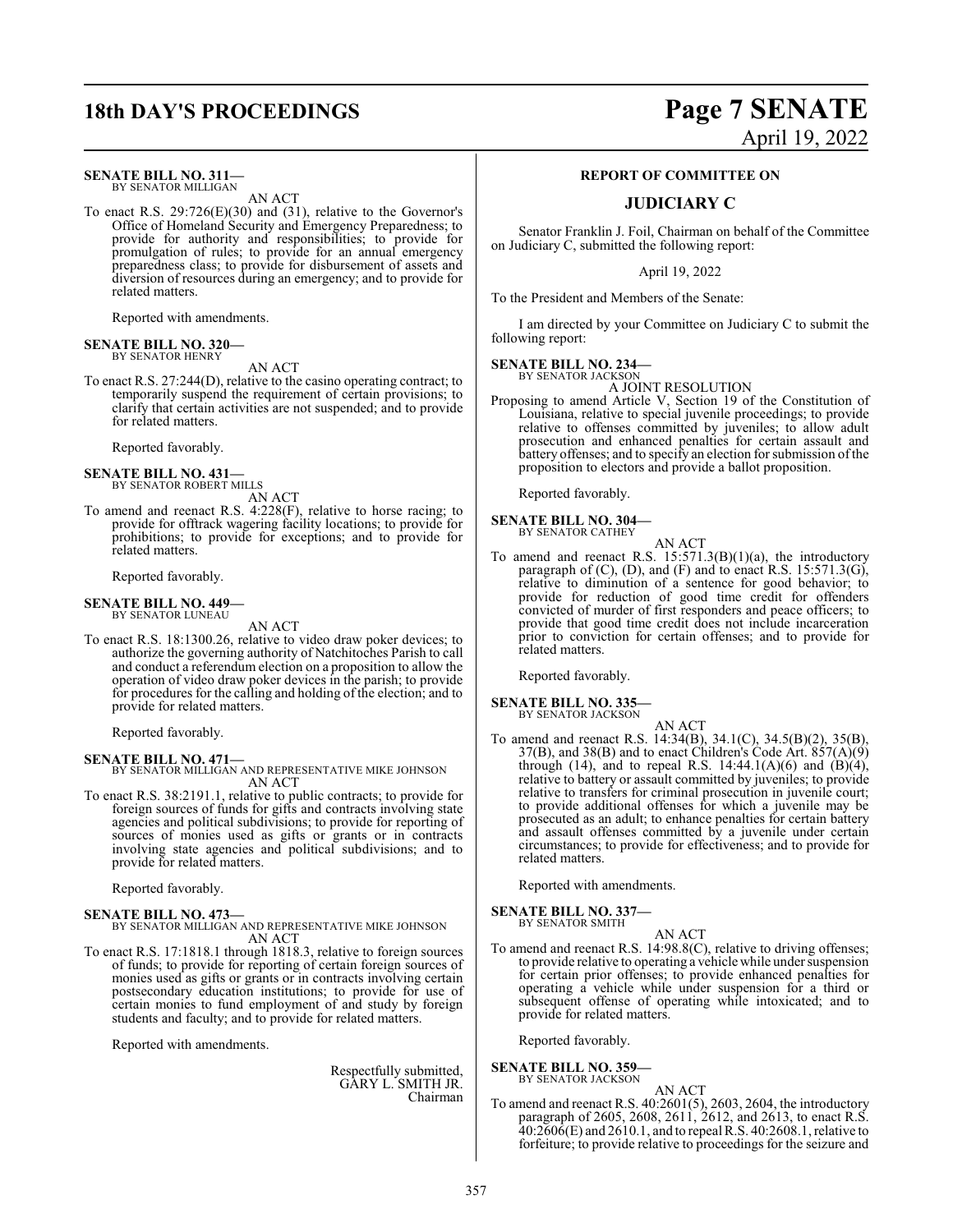## **Page 8 SENATE 18th DAY'S PROCEEDINGS**

forfeiture of property for certain drug offenses; to provide that a conviction is required before property can be subject to forfeiture; to provide relative to definitions; to provide for damages; and to provide for related matters.

Reported with amendments.

#### **SENATE BILL NO. 379—** BY SENATOR PEACOCK

AN ACT

To amend and reenact R.S. 14:95.1(A), relative to illegal carrying and discharge of weapons; to prohibit possession of a firearm or carrying a concealed weapon by persons convicted of certain felonies; to provide for consideration of certain juvenile offenses; and to provide for related matters.

Reported favorably.

Respectfully submitted, FRANKLIN J. FOIL Chairman

### **Senate Bills and Joint Resolutions on Second Reading Reported by Committees**

### **SENATE BILL NO. 57—**<br>BY SENATOR MCMATH

AN ACT

To amend and reenact R.S. 17:497, relative to the compensation of school bus operators who transport public school students; to provide changes to the method by which compensation is calculated; to require compensation for certain purchases made by school bus operators; to provide for an effective date; and to provide for related matters.

Reported favorably by the Committee on Finance. The bill was read by title and passed to a third reading.

### **SENATE BILL NO. 100—**

BY SENATOR CATHEY AN ACT

To enact R.S. 32:402.1(A)(3), relative to driver education; to provide an exemption for certain visa holders from driver education requirements; and to provide for related matters. passed to a third reading.

Reported favorably by the Committee on Transportation, Highways and Public Works. The bill was read by title, ordered engrossed and passed to a third reading.

**SENATE BILL NO. 116—** BY SENATORS BARROW,BOUDREAUX, MCMATH, MIZELLAND POPE AND REPRESENTATIVES LANDRY, MOORE AND SCHLEGEL AN ACT

To amend and reenact R.S. 36:251(C)(1) and to enact R.S. 36:258(E) and R.S. 46:2527, relative to the office on women's health; to establish and provide for the office on women's health within the Louisiana Department of Health; to provide for an assistant secretary and staff of the office on women's health; to provide for the purposes, duties, and functions of the office on women's health; to provide for an effective date; and to provide for related matters.

Reported with amendments by the Committee on Finance.

### **SENATE COMMITTEE AMENDMENTS**

Amendments proposed by Senate Committee on Finance to Engrossed Senate Bill No. 116 by Senator Barrow

### AMENDMENT NO. 1

On page 3, between lines 14 and 15, insert the following: "**F. No person employed by the office on women's health or officially representing the office of women's health, by contract** **or otherwise, shall require or recommend that any woman have an abortion or promote abortion. This paragraph shall not apply to a doctor of medicine, currently licensed by the Louisiana State Board of Medical Examiners pursuant to R.S. 37:1261 et seq., who is acting to save or preserve the life of a pregnant woman. No activities of the office of women's health shall promote abortion.**

**G. No public funds made available to the office of women's health, whether such funds are made available by the government of the United States, the state of Louisiana, or a local governmental subdivision, or from any other public source, shall be used in any way for, to assist in, to promote, or to provide facilities for an abortion, except for any of the following:**

**(1) Whenever the abortion is necessary to save the life of the mother.**

**(2) Whenever the abortion is being sought to terminate a pregnancy resulting from an alleged act of rape and all of the requirements of R.S. 40:1061.18(A) are met.**

**(3) Whenever the abortion is being sought to terminate a pregnancy resulting from an alleged act of crime against nature as defined by R.S. 14:89(A)(2) and all of the requirements of R.S. 40:1061.18(B) are met.**"

On motion of Senator White, the committee amendment was adopted. The amended bill was read by title, ordered reengrossed and passed to a third reading.

### **SENATE BILL NO. 145—**

BY SENATOR TALBOT

AN ACT To amend and reenact R.S.  $17:3983(A)(2)(a)(i)$  and to enact R.S.  $17:3983(A)(2)(a)(iv)$ , relative to charter schools; to provide that certain charter proposals may be made directly to the State Board of Elementary and Secondary Education; and to provide for related matters.

Reported favorably by the Committee on Education. The bill was read by title, ordered engrossed and passed to a third reading.

### **SENATE BILL NO. 178—** BY SENATOR FIELDS

AN ACT

To enact R.S. 17:5105, relative to the Taylor Opportunity Program for Students; to provide relative to eligibility for awards; to waive or modify certain eligibility provisions for certain students in response to circumstances related to certain natural disasters and certain public health emergencies; to authorize the administering agency to waive eligibility requirements; and to provide for related matters.

Reported favorably by the Committee on Finance. The bill was read by title and passed to a third reading.

## **SENATE BILL NO. 190—** BY SENATOR HEWITT

AN ACT

To enact Subpart A-3 of Part III of Chapter 1 of Title 17 of the Louisiana Revised Statutes of 1950, to be comprised of R.S. 17:187.1 through 187.7, and R.S.  $36:651(F)(7)$ , relative to computer science education; to provide for the legislative findings and intent; to provide for the development of a statewide computer science education program; to create the Computer Science Education AdvisoryCommission; to provide for its membership, compensation, and duties; to provide for a grant program; to provide for a computer science education clearinghouse; and to provide for related matters.

Reported with amendments by the Committee on Education.

### **SENATE COMMITTEE AMENDMENTS**

Amendments proposed by Senate Committee on Education to Original Senate Bill No. 190 by Senator Hewitt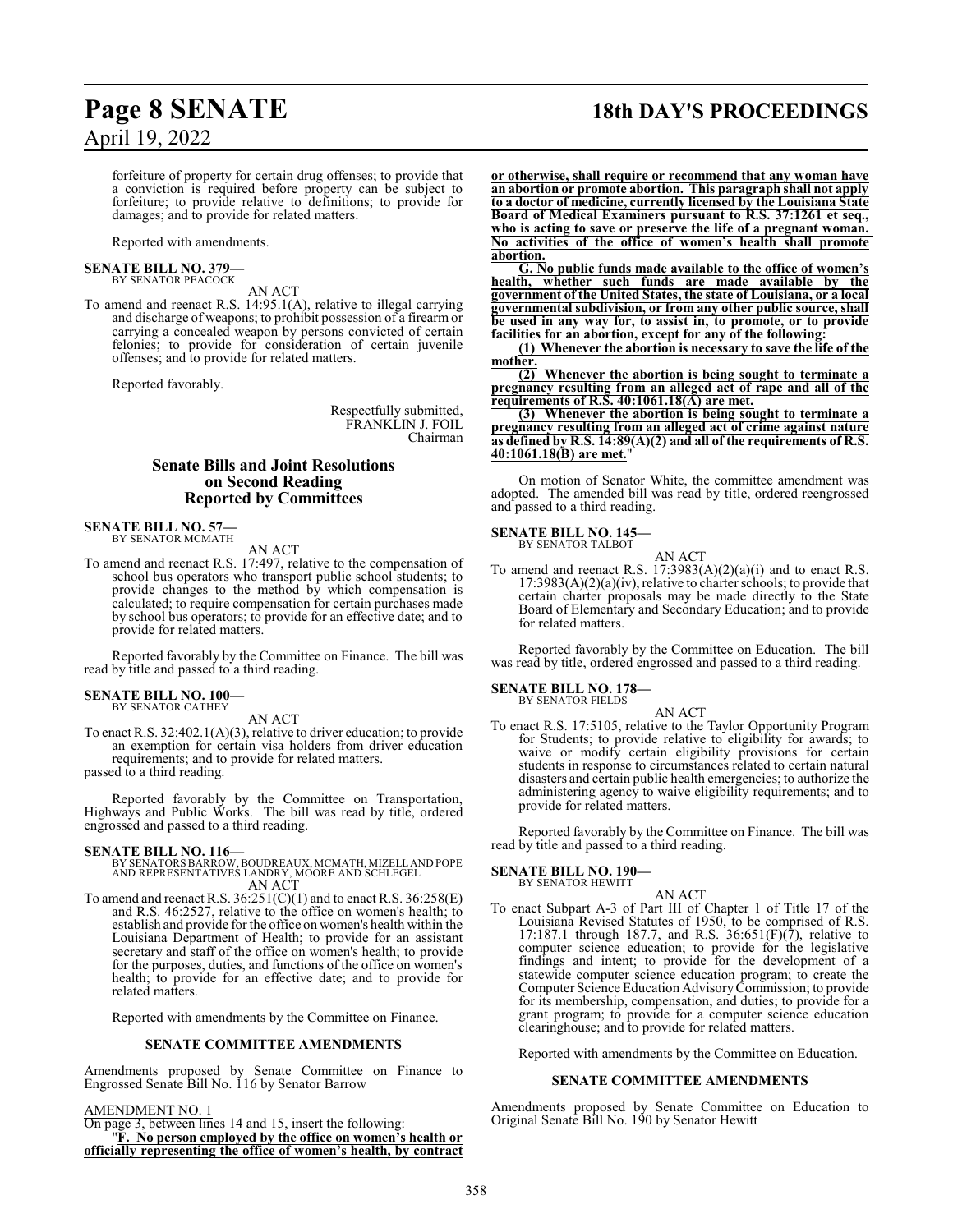## **18th DAY'S PROCEEDINGS Page 9 SENATE**

### AMENDMENT NO. 1

On page 1, line 4, delete "the"

AMENDMENT NO. 2 On page 2, line 17, change "**developer**" to "**developers**" and "**administrator**" to "**administrators**"

AMENDMENT NO. 3 On page 2, line 18, change "**education. Yet**" to "**education, yet**"

AMENDMENT NO. 4 On page 4, line 9, after "**professor**" delete the comma "**,**"

AMENDMENT NO. 5 On page 4, line 18, after "**system**" delete the comma "**,**"

### AMENDMENT NO. 6

On page 4, between lines 19 and 20, insert the following:

"**(t) The executive director of the Louisiana Association of Public Charter Schools, or his designee. (u) The executive director of the Louisiana School Boards**

**Association, or his designee. (v) The chairmen of the Senate and House committees on**

**education, or their designees.**"

### AMENDMENT NO. 7

On page 4, line 25, after "**chairman**" delete the comma "**,**" and delete the comma "**,**" at the end of the line

### AMENDMENT NO. 8

On page 6, delete line 12, and insert the following:

"**(5) Technical assistance grants to public schools needed for the**"

On motion of Senator Fields, the committee amendment was adopted. The amended bill was read by title, ordered engrossed and recommitted to the Committee on Finance.

#### **SENATE BILL NO. 191—** BY SENATOR HEWITT

AN ACT

To amend and reenact R.S. 17:5025(introductory paragraph) and (5) and to enact R.S. 17:5025.5, relative to high school core curriculum requirements for the Taylor Opportunity Program for Students; to authorize courses in computer science to be included in the core curriculum; and to provide for related matters.

Reported with amendments by the Committee on Education.

### **SENATE COMMITTEE AMENDMENTS**

Amendments proposed by Senate Committee on Education to Original Senate Bill No. 191 by Senator Hewitt

AMENDMENT NO. 1

On page 2, on line 6, after "**following:**" insert the following: "**Computer Science I, Computer Science II, Fundamentals of HTML, CSS, and JavaScript (Level 1), Advanced JavaScript, Functional Programming, and Web Development (Level 2),**"

On motion of Senator Fields, the committee amendment was adopted. The amended bill was read by title, ordered engrossed and passed to a third reading.

### **SENATE BILL NO. 192—**

BY SENATORS BOUDREAUX, BOUIE AND FOIL AN ACT

To enact R.S. 17:3138.10 and R.S. 36:651(K)(10), relative to postsecondary education for students with intellectual and developmental disabilities; to establish the Postsecondary Inclusive Education Fund as a special fund in the state treasury; to provide for the purposes of the fund; to create and provide for the Postsecondary Inclusive Education Advisory Council; to

require annual reports with respect to the fund; and to provide for related matters.

Reported with amendments by the Committee on Finance.

### **SENATE COMMITTEE AMENDMENTS**

Amendments proposed by Senate Committee on Finance to Original Senate Bill No. 192 by Senator Boudreaux

### AMENDMENT NO. 1

On page 2, line 19, after "**fund and**" insert a comma "**,**" and insert "**subject to appropriation,**"

On motion of Senator White, the committee amendment was adopted. The amended bill was read by title, ordered engrossed and passed to a third reading.

### **SENATE BILL NO. 235—** BY SENATOR ALLAIN

AN ACT

To amend and reenact R.S.  $47:340(E)(3)$  and  $(5)$ ,  $(G)(1)$  through  $(5)$ , the introductory paragraph of  $(G)(6)$ ,  $(G)(8)$ , and  $(11)$ ,  $(\overline{H})(3)$ , (12), and (13), and (I) and to enact R.S. 47:339.1, relative to the administration of local sales and use taxes; to provide for the powers and duties of the Louisiana Sales and Use Tax Commission for Remote Sellers; to authorize the commission to collect local sales and use taxes for collectors that enter into contracts with the commission; to provide for an effective date; and to provide for related matters.

Reported with amendments by the Committee on Finance.

### **SENATE COMMITTEE AMENDMENTS**

Amendments proposed by Senate Committee on Finance to Engrossed Senate Bill No. 235 by Senator Allain

### AMENDMENT NO. 1

On page 1, line 3, after "and (I)" delete "and" and insert ","

AMENDMENT NO. 2 On page 1, line 4, following "47:339.1," and before "relative to" insert "and to repeal R.S.  $47:340(H)(15)$ ,"

AMENDMENT NO. 3 On page 1, line 17, change "**all local taxing authorities**" to "**all state and local sales and use taxes**"

AMENDMENT NO. 4 On page 2, line 4, after "**use tax**" insert "**and state sales and use tax**"

AMENDMENT NO. 5 On page 2, line 6, after "**respective**" delete "**local**"

AMENDMENT NO. 6 On page 2, line 9, after "**remittance of**" delete "**local**"

AMENDMENT NO. 7 On page 4, line 3, delete "The commission shall have no authority" delete lines 4 through 8, and on line 9 delete "delivery into the state."

AMENDMENT NO. 8 On page 5, line 8, after "**shall make**" insert "**state and**"

AMENDMENT NO. 9 On page 5, line 13, after "**sellers for all**" insert "**state and**"

AMENDMENT NO. 10 On page 5, lines 28 and 29, delete "**as to local taxes**"

AMENDMENT NO. 11 On page 6, lines 3 and 4, delete "**as to local taxes**"

# April 19, 2022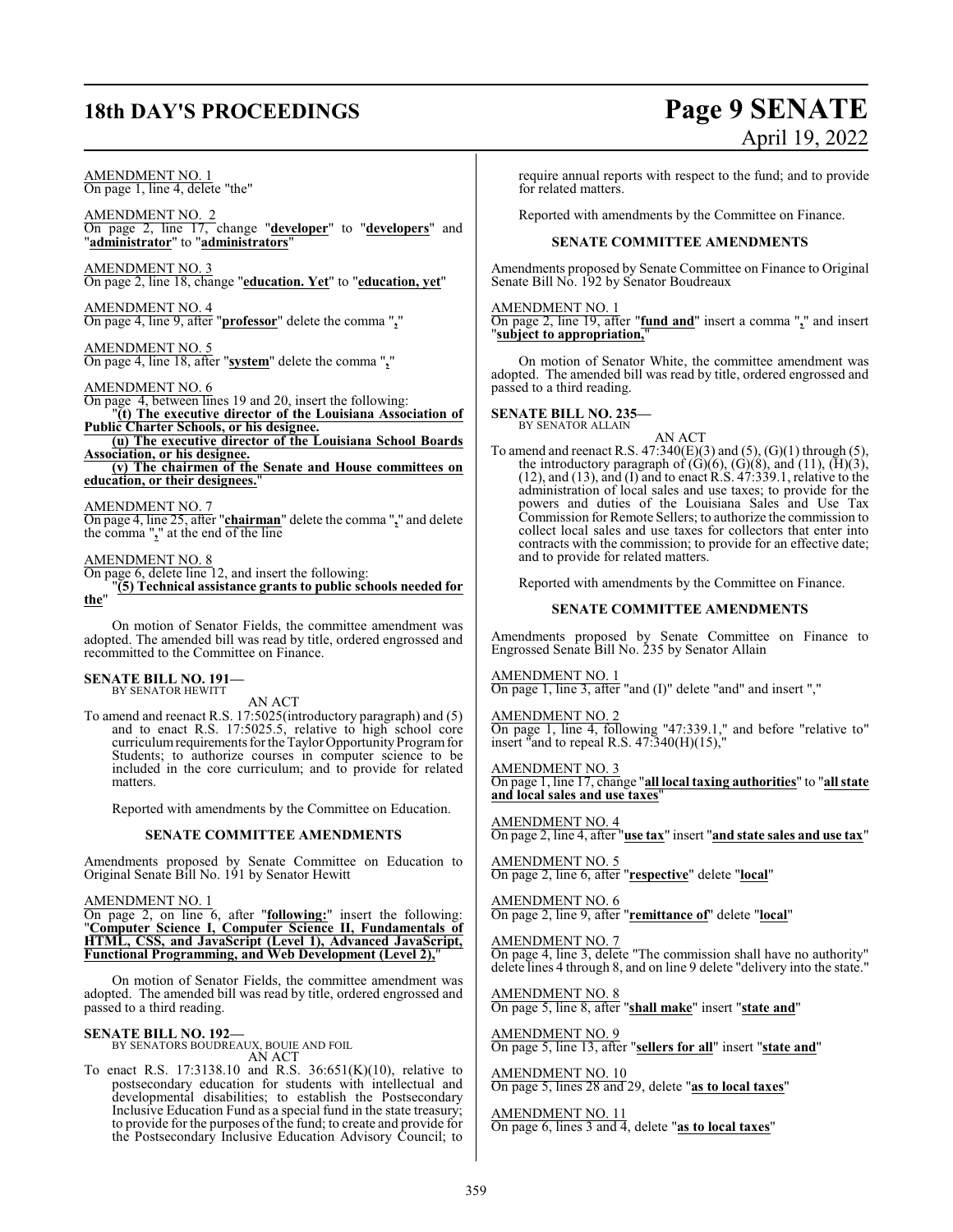AMENDMENT NO. 12

On page 7, before line 1, insert "Section 2. R.S.  $47:340(H)(15)$  is hereby repealed."

AMENDMENT NO. 13 On page 7, line 1, change "Section 2." to "Section 3."

On motion of Senator White, the committee amendment was adopted. The amended bill was read by title, ordered reengrossed and passed to a third reading.

#### **SENATE BILL NO. 266—** BY SENATOR WARD

AN ACT

To amend and reenact R.S. 48:77(D) and to repeal R.S. 48:77(E), relative to the state motor vehicle sales tax dedicated to the Construction Subfund of the Transportation Trust Fund; to provide for the prioritization of the use of the funds to match federal funds; to provide relative to bonding; and to provide for related matters.

Reported with amendments by the Committee on Finance.

### **SENATE COMMITTEE AMENDMENTS**

Amendments proposed by Senate Committee on Finance to Original Senate Bill No. 266 by Senator Ward

### AMENDMENT NO. 1

On page 2, line 2, after "projects." delete the remainder of the line and delete lines 3 through 5 and insert: "**The Department of Transportation and Development may utilize annually up to five percent of the monies deposited into the subfund pursuant to this Subsection for projects authorized pursuant to the provisions of R.S. 48:224.1.**"

On motion of Senator White, the committee amendment was adopted. The amended bill was read by title, ordered engrossed and passed to a third reading.

#### **SENATE BILL NO. 277—** BY SENATOR CORTEZ

AN ACT

To amend and reenact the introductory paragraph of R.S. 48:77(A) and  $77(B)$ , to enact R.S. 48:77.1 and  $77.2$ , and to repeal R.S. 48:77(E), relative to the creation of the Megaprojects Leverage Fund and certain accounts therein; to provide for the deposit of monies into the fund; to provide for the use of monies so deposited; to provide relative to the issuance of bonds; and to provide for related matters.

Reported favorably by the Committee on Finance. The bill was read by title, ordered engrossed and passed to a third reading.

### **SENATE BILL NO. 390—**

BY SENATORS WHITE, CLOUD, FESI, HENRY, MILLIGAN AND WOMACK

AN ACT

To enact Chapter 62 of Title 51 of the Louisiana Revised Statutes of 1950, to be comprised of R.S. 51:3221, relative to the creation of the Oil and Gas Industry Employment Incentive Program; to provide for contracts for the payment of rebates to certain qualified drilling and support services businesses; to provide for procedures and requirements for the execution of the rebate contracts; to provide for payment of the rebates; and to provide for related matters.

Reported by substitute by the Committee on Revenue and Fiscal Affairs. The bill was read by title; the committee substitute bill was read.

### **Page 10 SENATE 18th DAY'S PROCEEDINGS**

### **SENATE BILL NO. —(Substitute for Senate Bill No. 390 by Senator White)** BY SENATOR WHITE

AN ACT

To enact R.S. 47:633.1, relative to the creation of the oilfield site restoration incentive rebate program; to provide for contracts for the payment of rebates costs of plugging and abandoning and site restoration for certain oil wells; to provide for procedures and requirements for rebate contracts; to provide for payment of the rebates; and to provide for related matters.

Be it enacted by the Legislature of Louisiana:

Section 1. Chapter 62 of Title 51 of the Louisiana Revised Statutes of 1950, comprised ofR.S. 51:3221 is hereby enacted to read as follows:

### **CHAPTER 62. OIL AND GAS INDUSTRY EMPLOYMENT INCENTIVE PROGRAM**

**§3221. Oil and Gas Industry Employment Incentive Program A. Definitions. The following words or terms as used in this Chapter shall have the following meanings, unless a different**

**meaning clearly appears from the context: (1) "Basic health benefits plan" means coverage for basic hospital care, coverage for physician care, and coverage for health care that is determined by the Department of Economic Development to have a minimum value of one dollar and twenty-five cents per hour and which is the same coverage as is provided to persons employed by the applicant in a bona fide executive, administrative, or professional capacity who are exempt from the minimum wage and maximum hour requirements of the federal Fair Labor Standards Act, 29 U.S.C. 201 et seq.**

**(2) "Business" means any individual, firm, joint venture, association, corporation, estate, partnership, business trust, receiver, syndicate, or any other legal business entity.**

**(3) "Department" means the Department of Economic Development.**

**(4) "New jobs" means permanent full-time direct new jobs based at the facilities designated in the contract and filled by residents of the state.**

**(5) "New payroll" means payment by the business to its employees for new jobs, exclusive of benefits, and defined as wages under Louisiana Employment Security Law (R.S. 23:1472(20)).**

**(6) "Program" means the Oil andGas Industry Employment Incentive Program.**

**(7) "Qualified business" means a business certified by the secretary as meeting the eligibility requirements of Subsection B of this Section and executing a contract providing the terms and conditions for its participation.**

**(8) "Secretary" means the secretary of the Department of Economic Development.**

**(9) "Significant positive economic benefit" means net positive state and local tax revenue. This shall be determined by taking into account direct, indirect, and induced impacts based on a standard economic impact methodology utilized by the department, the value of the rebate, and any other state tax and financial incentives that are utilized by the applicant.**

**B. Eligibility requirements. A business is eligible for participation in the program if all of the following requirements are met:**

**(1) At least fifty percent of the total annual sales of the business from a Louisiana site or sites is to out-of-state customers or buyers, or to in-state customers or buyers who resell the product or service to an out-of-state customer or buyer for ultimate use, or the federal government, or any combination thereof. The secretary may include sales by affiliates of the business in determining the percentage of sales meeting this requirement.**

**(2) The business shall engage primarily in drilling oil or gas wells in this state and has a North American Industry Classification System (NAICS) Code of 213111 or in support activities for oil and gas operations in this state and has a NAICS Code of 213112.**

**(3) The business offers, or will offer within ninety days of the effective date of qualifying for the incentive rebates pursuant to**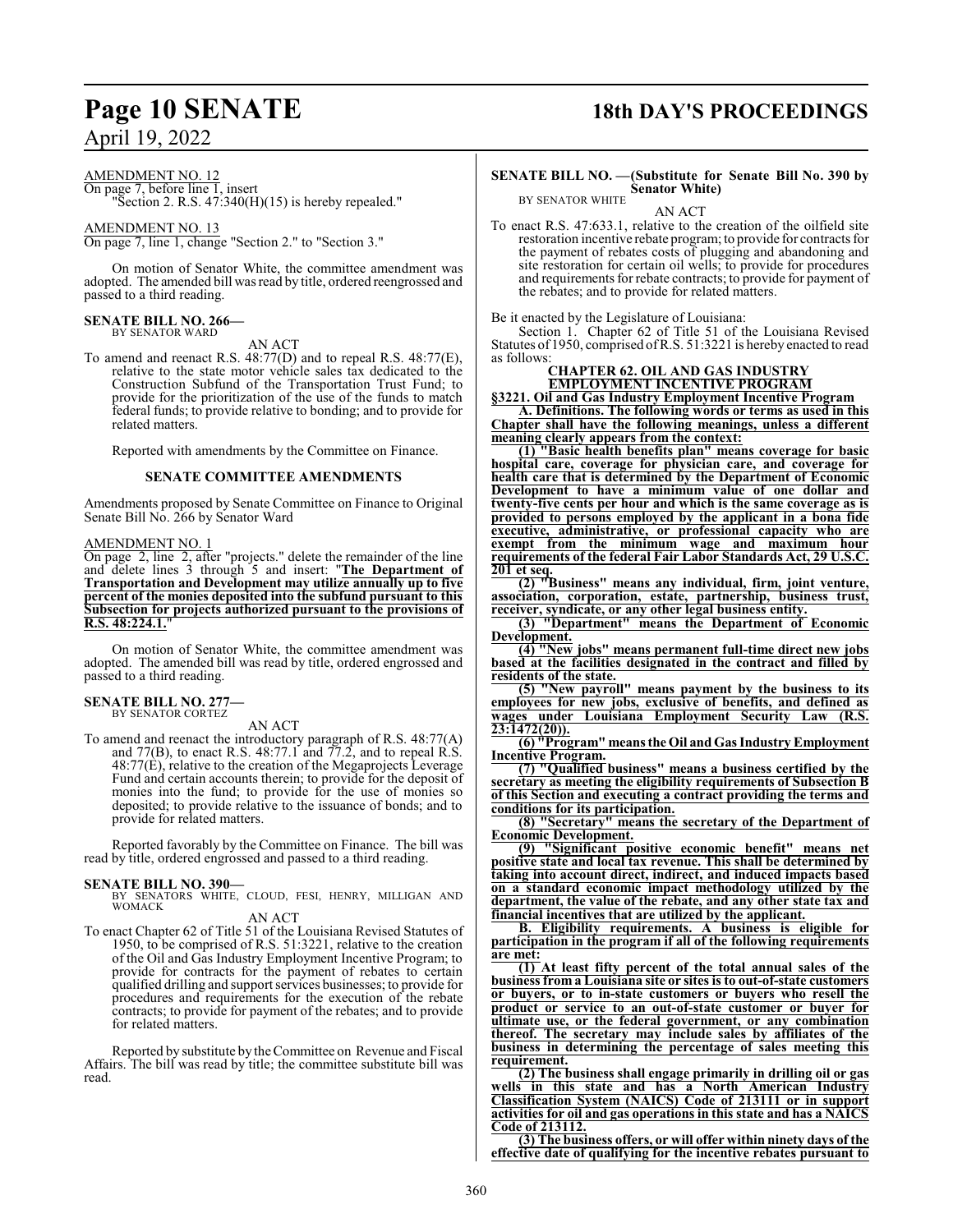### **18th DAY'S PROCEEDINGS Page 11 SENATE**

# April 19, 2022

**the provisions of this Chapter, a basic health benefits plan to the individuals it employs as defined in Subsection A of this Section.**

**C. Applications and contract approval and administration. (1) An eligible business may apply for a contract by**

**submitting to the department all certified statements and substantiating documents required by department.**

**(2) The secretary may certify eligibility of the business if the secretary determines that the business meets the eligibility requirements provided for in Subsection B of this Section.**

**(3)(a) Upon certification of eligibility, the secretary shall execute the contract with the business, and provide a copy to the Department of Revenue prior to the payment of any benefits under the contract.**

**(b) The contract shall provide for a rebate to the qualified business based upon new payroll and shall include the following provisions:**

**(i) The percentage of new payroll eligible for rebate, up to a maximum of ten percent.**

**(ii) The maximum amount of new payroll eligible for rebate. (iii) The number of new jobs and amount of new payroll**

**required to be created and maintained and any other performance obligations required to be met in order to remain qualified for participation in the program.**

**(iv) Designation of the facility or facilities eligible for participation in the program.**

**(v) Monitoring of performance and consequences for failure to perform and other contract violations.**

**(vi) An initial term of the contract, which may be up to five years, and any renewal term available at the discretion of the secretary, which may be up to an additional five years.**

**(4) In addition, a qualified business may be granted a project facility expense of up to one and one-half percent of the amount of qualified capital expenditures for the facility or facilities designated in the contract. For purposes of this Paragraph, the term "qualified capital expenditures" means amounts classified as capital expenditures for federal income tax purposes related to the project plus exclusions fromcapitalization provided for in Section 263 (a)(1)(A) through (L) of the Internal Revenue Code, minus the capitalized cost of land, capitalized leases of land, capitalized interest, capitalized costs of manufacturing machinery and equipment to the extent capitalized manufacturing machinery and equipment costs are excluded from sales and use tax pursuant to R.S. 47:301(3), and the capitalized cost for the purchase of an existing building. A qualified business earns the project facility expense rebate in the qualified business's fiscal year in which the project is placed in service but the qualified business may not be issued the project facility expense rebate until the Department of Economic Development signs a project completion report or such other time as provided for by rule or regulation.**

**D. Annual certification of eligibility. (1) The qualified business shall file an annual request for issuance of the rebate with the department. The request shall include documentation signed by a representative of the qualified business who is authorized to sign on behalf of the business certifying the business' continued eligibility for the program, as provided in Subsection B of this Section, and its actual new payroll and the performance of any other contractual obligations for the subject year. The qualified business may be subject to a limited audit by the department, at the expense of the qualified business, to verify eligibility and performance. The approved contract between the qualified business and the department shall authorize the continued rebate as long as the business remains eligible for the program and complies with the terms and performance obligations of the contract. If a qualified business fails to maintain the eligibility requirements for participation in the program or fails to meet all performance obligations of the contract, the secretary may suspend or terminate its participation in the program.**

**(2)(a) After verification of continued eligibility and performance, the department shall send a rebate certification letter to the Department of Revenue, stating the amount of actual new payroll for the subject year, the amount of rebate to be issued, and the entity to which the rebate shall be issued. The** **Department of Revenue may require the business to submit additional information as may be necessary to properly issue the rebate. Payment of rebates shall be made from the current collections of the taxes imposed pursuant to Title 47 of the Louisiana Revised Statutes of 1950, as amended.**

**E. Incentive limitations. A taxpayer shall not receive any other incentive administered by the Department of Economic Development for any expenditures or jobsfor which the taxpayer has received a rebate pursuant to this Section.**

**F. No new rebate contractshall be approved on or after July 1, 2026, but contracts existing on that date may continue and may be renewed.**

Section 2. This Act shall become effective upon signature by the governor or, if not signed by the governor, upon expiration of the time for bills to become law without signature by the governor, as provided by Article III, Section 18 of the Constitution of Louisiana. If vetoed by the governor and subsequently approved by the legislature, this Act shall become effective on the day following such approval.

On motion of Senator Allain, the committee substitute bill was adopted and becomes Senate Bill No. 495 by Senator White, substitute for Senate Bill No. 390 by Senator White.

#### **SENATE BILL NO. 495— (Substitute for Senate Bill No. 390 by Senator White)** BY SENATOR WHITE

AN ACT

To enact R.S. 47:633.1, relative to the creation of the oilfield site restoration incentive rebate program; to provide for contracts for the payment of rebates costs of plugging and abandoning and site restoration for certain oil wells; to provide for procedures and requirements for rebate contracts; to provide for payment of the rebates; and to provide for related matters.

The bill was read by title and placed on the Calendar for a second reading.

### **SENATE BILL NO. 401—** BY SENATOR MCMATH

AN ACT

To amend and reenact R.S. 33:1236(55)(a), relative to the powers of parish governing authorities; to provide for certain fees in St. Tammany and Washington parishes; and to provide for related matters.

Reported with amendments by the Committee on Revenue and Fiscal Affairs.

### **SENATE COMMITTEE AMENDMENTS**

Amendments proposed by Senate Committee on Revenue and Fiscal Affairs to Engrossed Senate Bill No. 401 by Senator McMath

### AMENDMENT NO. 1

On page 2, delete lines 13 through 16, and insert:

"Section 2. In accordance with the provisions of R.S. 13:62, the increase in those court costs or fees which are subject to Judicial Council approval, some of which are provided for in this Act, shall become effective if and when the Judicial Council provides a favorable recommendation in a Judicial Council Report to the Louisiana Legislature."

On motion of Senator Allain, the committee amendment was adopted. The amended bill was read by title, ordered reengrossed and passed to a third reading.

### **SENATE BILL NO. 414—** BY SENATOR FRED MILLS

AN ACT To amends and reenacts R.S. 36:4(B)(1)(a), to enact Part VIII of Chapter 2 of Title 49 of the Louisiana Revised Statutes of 1950, to be comprised ofR.S. 49:220.41 through 220.45, and to repeal R.S. 38:90.2 and 90.5, relative to the Louisiana Watershed Initiative; to provide for purpose; to create the Watershed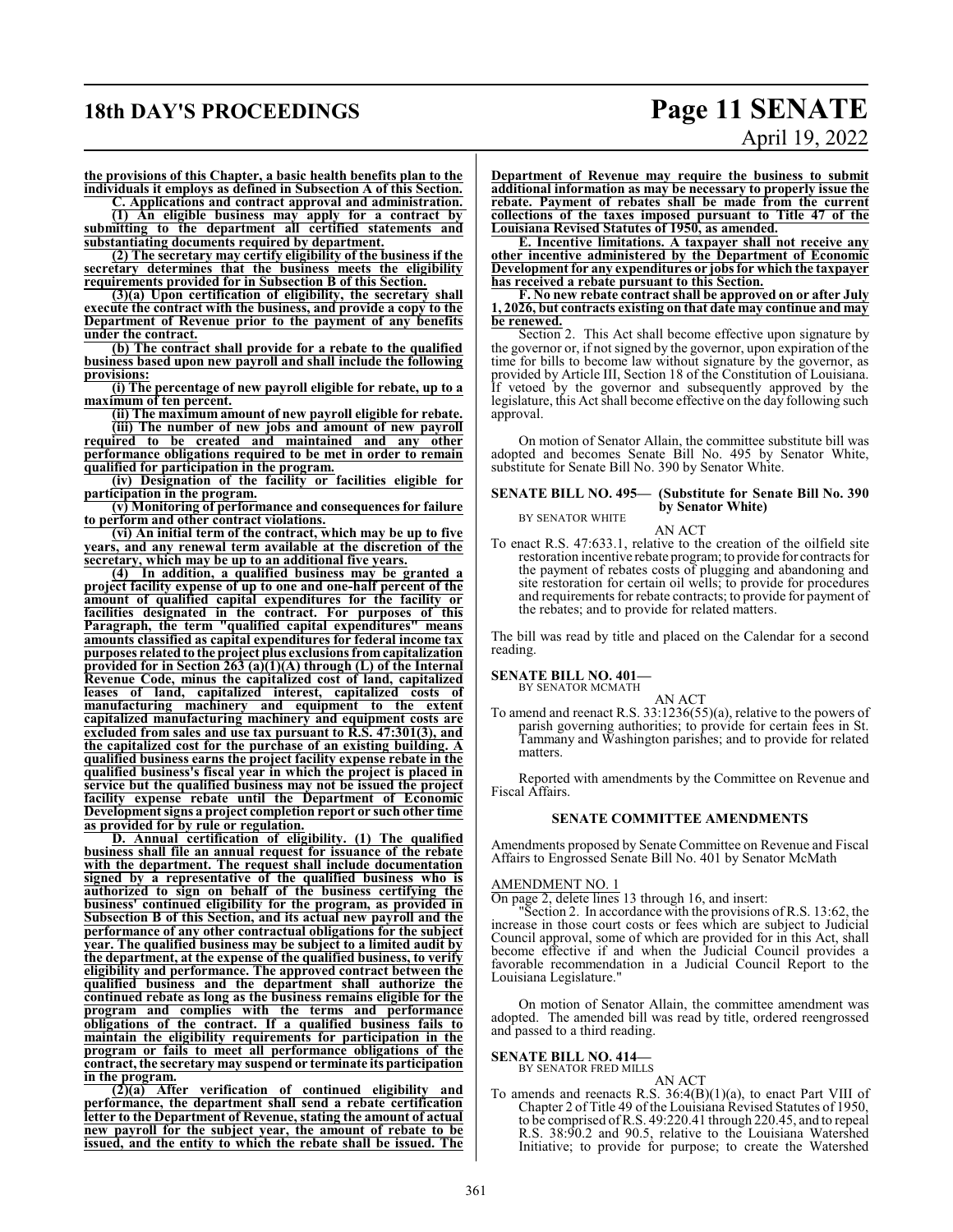### **Page 12 SENATE 18th DAY'S PROCEEDINGS**

Management Council within the office of the governor; to require the council to make recommendations; to provide for membership of the council; to provide relative to compensation; to provide for powers, duties, and authority of the council; to provide for regional watershed coalitions; to provide for rules and regulations; to provide for terms and definitions; to provide for public notice; to provide with respect to funding mechanisms and allocations; and to provide for related matters.

Reported with amendments bytheCommittee on Transportation, Highways and Public Works.

### **SENATE COMMITTEE AMENDMENTS**

Amendments proposed by Senate Committee on Transportation, Highways and Public Works to Original Senate Bill No. 414 by Senator Fred Mills

### AMENDMENT NO. 1

On page 4, at the end of line 8, delete "**,office**" and at the beginning of line 9, delete "**of planning and budget,**"

### AMENDMENT NO. 2

On page 5, between lines 8 and 9, insert the following:

"**(14) The executive director of the Police Jury Association of Louisiana or his designee.** 

**(15) The executive director of the Louisiana Municipal Association or his designee.**"

### AMENDMENT NO. 3

On page 7, line 18, after "**agency**" insert "**or local government**"

On motion of Senator Bernard, the committee amendment was adopted. The amended bill was read by title, ordered engrossed and recommitted to the Committee on Finance.

### **SENATE BILL NO. 433—** BY SENATORS WHITE AND FOIL

AN ACT

To enact R.S. 2:348, relative to membership of certain airport commissions; to provide for additional commissioners in any parish with a population greater than four hundred fifty thousand and less than four hundred sixty thousand, according to the latest federal decennial census; to provide for legislative representation; to provide for a designee; and to provide for related matters.

Reported favorably by the Committee on Transportation, Highways and Public Works. The bill was read by title, ordered engrossed and passed to a third reading.

#### **SENATE BILL NO. 435—** BY SENATOR CORTEZ

AN ACT

To enact R.S. 32:57(J) and 239, relative to the Louisiana Highway Regulatory Act; to provide relative to traffic regulations; to provide relative to speed limits; to provide relative to driving on the right side, overtaking, and passing; to provide for signs; to provide for penalties; and to provide for related matters.

Reported with amendments by the Committee on Transportation, Highways and Public Works.

### **SENATE COMMITTEE AMENDMENTS**

Amendments proposed by Senate Committee on Transportation, Highways and Public Works to Original Senate Bill No. 435 by Senator Cortez

### AMENDMENT NO. 1

On page 1, line 2, after "Act;" insert "to establish the Atchafalaya Basin Bridge as a highway safety corridor; to provide for camera safety devices;

### AMENDMENT NO. 2

On page 1, line 11, change "**five**" to "**two**"

AMENDMENT NO. 3

On page 1, at the end of line 12, insert, "**For purposes of this Subsection, the Atchafalaya Basin Bridge shall mean the Atchafalaya Elevated Expressway designated by Act 793 of 1989 as the Louisiana Airborne Memorial Bridge.**"

### AMENDMENT NO. 4

On page 1, delete lines 14 through 17 and on page 2, delete lines 1 through 8 and insert the following:

"**§239. Atchafalaya Basin Bridge; highway safety corridor; camera usage; signs**

**A.(1) The legislature finds and declares that the Atchafalaya Basin Bridge shall be identified as a highway safety corridor based on data analytics that have identified this segment of highway as a high collision crash zone resulting in severe injury and fatality due primarily to driver behavior such as speeding, aggressive driving, impairment, and distracted driving. Notwithstanding any provision of law to the contrary, including R.S. 32:267 et seq., the Department of Transportation and Development shall take all steps necessary to implement the provisions of this Section.**

**(2) The legislature further finds and declares that the department shall implement measures to reduce safety risks to both law enforcement and individuals driving across the Atchafalaya Basin Bridge including but not limited to the implementation of camera safety devices and installation of additional signage.**

**(3) For purposes of implementation of this Section, the Atchafalaya Basin Bridge shall mean the Atchafalaya Elevated Expressway designated by Act 793 of 1989 as the Louisiana Airborne Memorial Bridge.**

**B.(1) The department shall install camera safety devices on the Atchafalaya Basin Bridge. The department may consult with the Safety Corridor Advisory Group to determine the quantity, placement, duration of use, and operation of the cameras. The department may monitor the cameras or may contract with a third-party to monitor the cameras. The department may determine whether the cameras should be utilized continuously or only during certain hours.**

**(2) The department shall establish a process for identification of motor vehicles traveling in excess of the posted speed limit, issuance of citations, and collection of fines.**

**(3) The department shall adopt policies and procedures for the issuance of citations and the collection of fines authorized pursuant to this Section in accordance with the Administrative Procedure Act.**

**C. The department shall place the following signs, in compliance with the standards set forth in the Manual of Uniform Traffic Control Devices, on the Atchafalaya Basin Bridge:**

**(1) Signs placed at the eastbound entrance of the bridge and signs placed at the westbound entrance of the bridge that state "Safety Corridor, Fines Doubled for Speeding and Other Violations". The department shall design the color, size, and shape of the signs in a manner that safely alerts and informs drivers that they are entering a highway safety corridor. The department may place additional signs designed pursuant to this Paragraph along the bridge as necessary.**

**(2) Eight sets of speed limit signs equally spaced on the eastbound portion of the bridge and eight sets of speed limit signs equally spaced on the westbound portion of the bridge.**

**(3) Six sets of "Trucks Right Lane Only" signs equally spaced on the eastbound portion of the bridge and six sets of "Trucks Right Lane Only" signs equally spaced on the westbound portion of the bridge.**

**D. Nothing in this Section shall be construed as precluding any police officer from enforcing traffic laws on the Atchafalaya Basin Bridge. However, no person shall be subject to a citation issued pursuant to this Section if a citation for the same offence was also issued by a police officer.**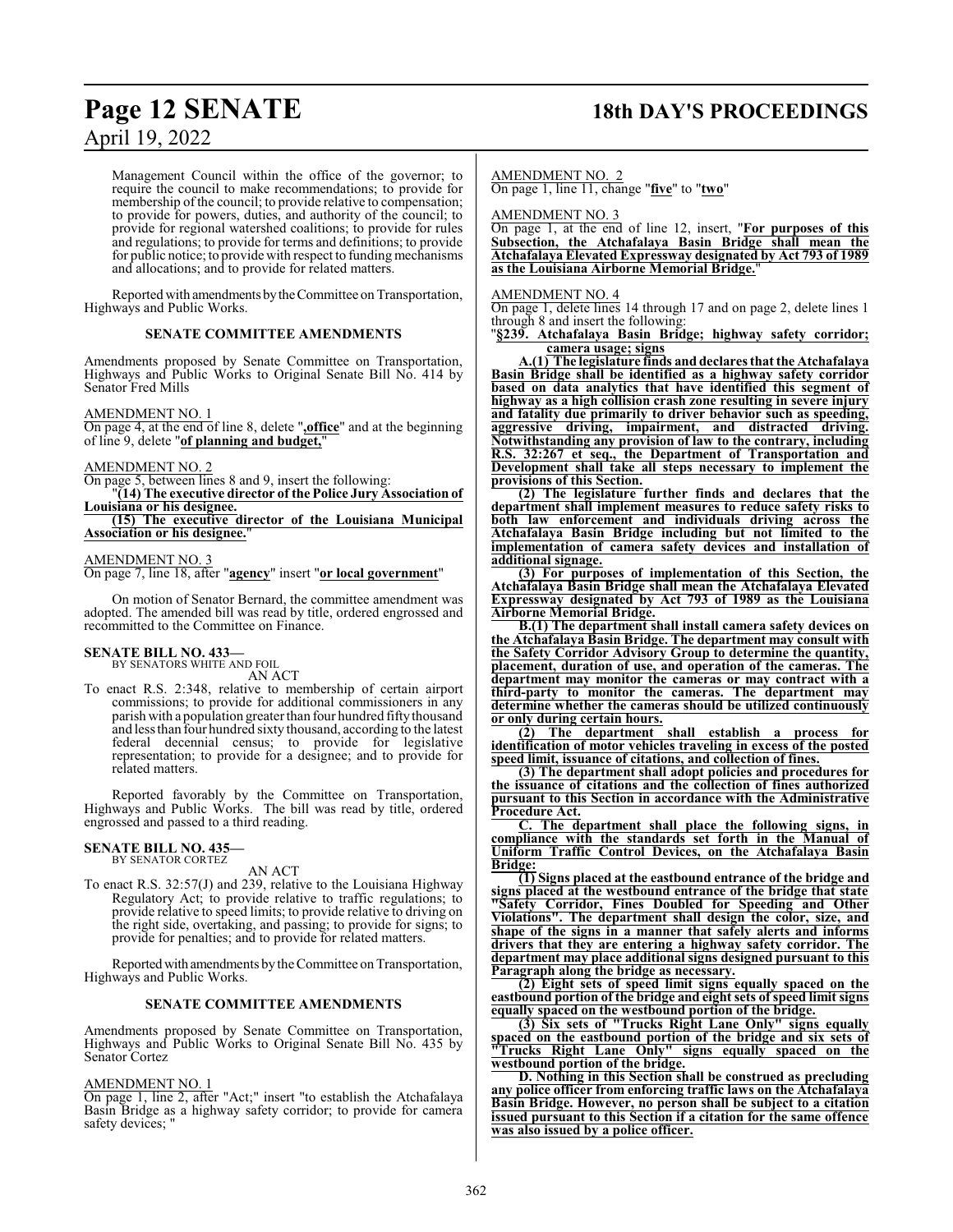### **18th DAY'S PROCEEDINGS Page 13 SENATE**

# April 19, 2022

**E. (1) There is hereby created in the state treasury a special fund to be designated and hereafter referred to as the Atchafalaya Basin Bridge Safety Fund, hereinafter referred to as the "fund".**

**(2) Any monies collected as fines pursuant to R.S. 32:57(J), as a result of traffic camera safety device data, shall be deposited into the fund.**

**(3) The monies in the fund shall be remitted at the end of the fiscal year on a pro rata basis by the department to the parishes of Iberville and St. Martin for use in the same manner as fines collected by the parishes when traffic violations are issued by a law enforcement officer.**

**(4) All unexpended and unencumbered monies in the fund at the end of the fiscal year shall remain in the fund.**"

On motion of Senator Bernard, the committee amendment was adopted. The amended bill was read by title, ordered engrossed and recommitted to the Committee on Finance.

#### **SENATE BILL NO. 444—** BY SENATOR ALLAIN

AN ACT

To amend and reenact R.S. 47:1408(D)(1), 1418(7)(d), 1432(A), 1574.2(A), the introductory paragraph of 1574.2(B), and 1574.2(D) and to enact R.S. 47:338.223, 1408(D)(3), and  $1574.2(E)$ , (F), and (G), relative to tax administration and the Board of Tax Appeals; to provide for the administration of certain occupancy taxes; to authorize the board to issue protective orders; to provide relative to notice and the opportunity to be heard for all matters and all parties before the board; to provide for the jurisdiction of the board; to authorize the board to issue preliminary injunctions during suits to enjoin certain tax preparers; to authorize the secretary of revenue to issue cease and desist orders to tax preparers who engage in certain conduct; to impose penalties on preparers who violate injunctions or orders; to provide for an effective date; and to provide for related matters.

Reported favorably by the Committee on Revenue and Fiscal Affairs. The bill was read by title, ordered engrossed and passed to a third reading.

### **SENATE BILL NO. 447—** BY SENATOR HENSGENS

AN ACT

To enact R.S. 56:325.5, relative to the commercial menhaden fishery; to provide for commercial menhaden harvest reporting; to provide for required data; to provide for confidentiality; to provide for reports to legislative committees; to provide for the powers and duties of the Louisiana Wildlife and Fisheries Commission; to provide for a definition; and to provide for related matters.

Reported with amendments by the Committee on Natural Resources.

### **SENATE COMMITTEE AMENDMENTS**

Amendments proposed by Senate Committee on Natural Resources to Original Senate Bill No. 447 by Senator Hensgens

### AMENDMENT NO. 1

On page 2, line 2, change "**weight**" to "**volume**"

### AMENDMENT NO. 2

On page 2, line 16, after "**Resources**" insert "**and Environment**"

On motion of Senator Hensgens, the committee amendment was adopted. The amended bill was read by title, ordered engrossed and passed to a third reading.

### **SENATE BILL NO. 448—**

BY SENATOR LUNEAU AN ACT

To amend and reenact R.S. 56:40.3(E), relative to civil and aquatic life penalties; to provide for the collection of civil penalties for restitution of wildlife; to provide with respect to hearing officer rulings; to provide with respect to legal delays; to provide relative to administrative hearing; and to provide for related matters.

Reported favorably by the Committee on Natural Resources. The bill was read by title, ordered engrossed and passed to a third reading.

### **SENATE BILL NO. 453—** BY SENATOR MCMATH

AN ACT

To enact R.S. 32:378.4 relative to low speed autonomous motor vehicles; to provide for regulatory exceptions for automated vehicles; and to provide for related matters.

Reported favorably by the Committee on Transportation, Highways and Public Works. The bill was read by title, ordered engrossed and passed to a third reading.

#### **SENATE BILL NO. 477—** BY SENATOR SMITH

AN ACT

To enact R.S. 32:387.2, relative to special permits; to establish a permit for the operation of a combination of vehicles or tandem loads hauling containers to and from port facilities; to provide for the adoption of administrative rules; to provide for terms, conditions, requirements, and specifications; and to provide for related matters.

Reported favorably by the Committee on Transportation, Highways and Public Works. The bill was read by title, ordered engrossed and passed to a third reading.

### **House Bills and Joint Resolutions on Second Reading Reported by Committees**

**HOUSE BILL NO. 3—** BY REPRESENTATIVE BISHOP

AN ACT

To enact the Omnibus Bond Authorization Act of 2022, relative to the implementation of a five-year capital improvement program; to provide for the repeal of certain prior bond authorizations; to provide for new bond authorizations; to provide for authorization and sale of such bonds by the State Bond Commission; and to provide for related matters.

Reported favorably by the Committee on Revenue and Fiscal Affairs. The bill was read by title and referred to the Legislative Bureau.

### **Senate Bills and Joint Resolutions on Third Reading and Final Passage**

### **SENATE BILL NO. 4—**<br>BY SENATOR MORRIS

A JOINT RESOLUTION

Proposing to amend Article I, Section 18(A) of the Constitution of Louisiana, relative to post-conviction bail; to provide that after conviction, a person may be bailable in accordance with law; to specify an election for submission of the proposition to electors; and to provide a ballot proposition.

The bill was read by title and returned to the Calendar, subject to call.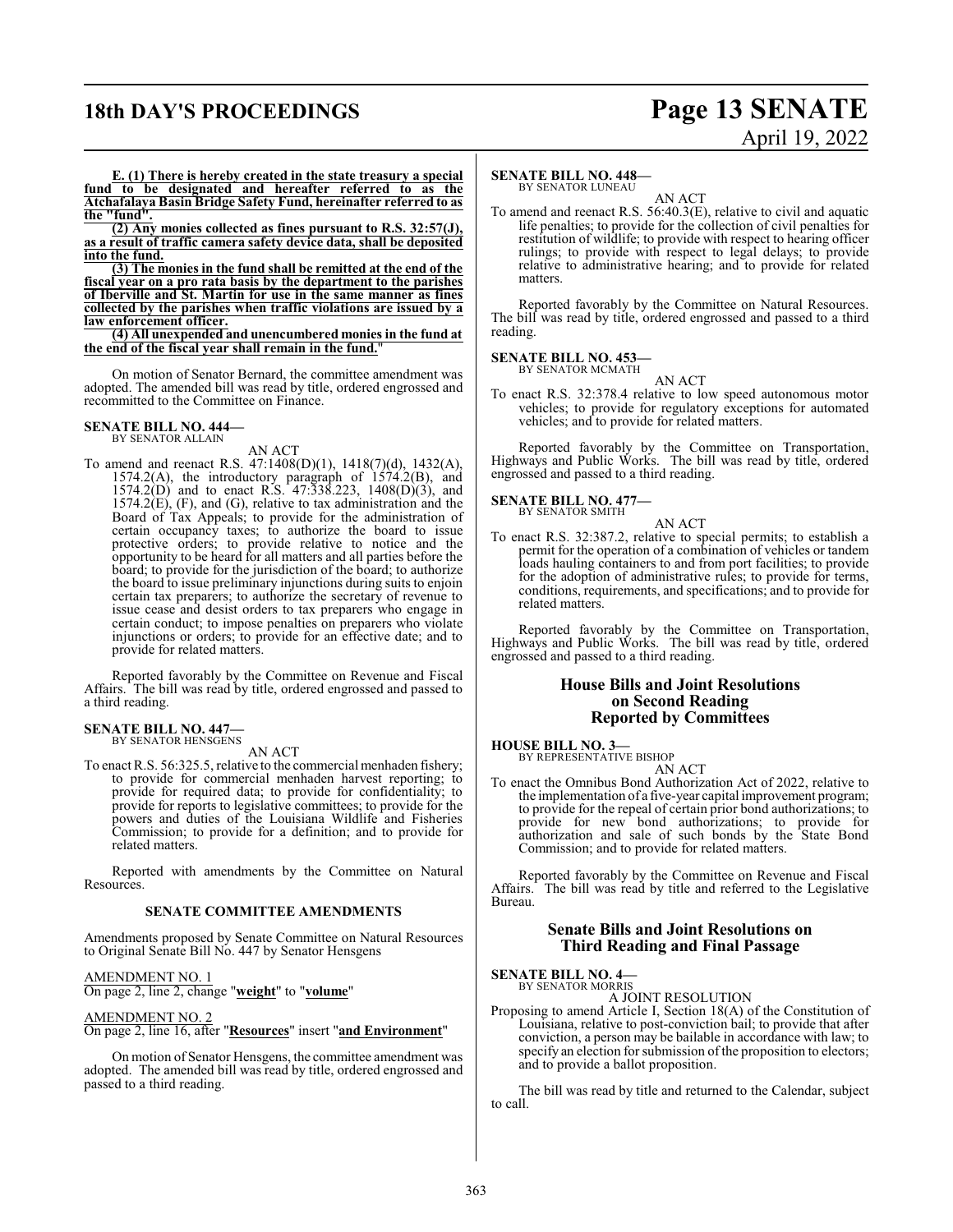### **SENATE BILL NO. 89—** BY SENATOR MORRIS

AN ACT

To amend and reenact Code of Criminal Procedure Art. 312(E), (F), and (G), relative to bail; to provide relative to bail for offenders who have committed or been convicted of certain offenses; and to provide for related matters.

The bill was read by title and returned to the Calendar, subject to call.

#### **SENATE BILL NO. 142—** BY SENATOR MORRIS

AN ACT

To amend and reenact Code of Criminal Procedure Art. 890.1(D) and to enact R.S.  $15:529.1(A)(5)$ , relative to crimes of violence; to provide relative to minimum mandatory sentences for crimes of violence; to prohibit the waiver of minimum mandatory sentences for all crimes of violence; to provide an additional penalty for a second or subsequent offense when the offender has a criminal history including a crime of violence or sex offense; and to provide for related matters.

The bill was read by title. Senator Morris moved the final passage of the bill.

### **ROLL CALL**

The roll was called with the following result:

### YEAS

| Mr. President<br>Abraham<br>Allain<br>Bernard<br>Cathey<br>Connick<br>Fesi<br>Foil<br>Henry<br>Total - 27 | Hensgens<br>Hewitt<br>Lambert<br>Milligan<br>Mills, F.<br>Mills, R.<br>Mizell<br>Morris<br>Peacock | Pope<br>Reese<br>Smith<br>Stine<br>Talbot<br>Tarver<br>Ward<br>White<br>Womack |
|-----------------------------------------------------------------------------------------------------------|----------------------------------------------------------------------------------------------------|--------------------------------------------------------------------------------|
|                                                                                                           | <b>NAYS</b>                                                                                        |                                                                                |
| Barrow<br>Boudreaux<br>Bouie<br>Total - 8                                                                 | Fields<br>Harris<br>Jackson<br><b>ABSENT</b>                                                       | Luneau<br>Price                                                                |
|                                                                                                           |                                                                                                    |                                                                                |
| Carter<br>Total - 3                                                                                       | Cloud                                                                                              | McMath                                                                         |

The Chair declared the bill was passed and ordered it sent to the House. Senator Morris moved to reconsider the vote by which the bill was passed and laid the motion on the table.

### **SENATE BILL NO. 143—**

BY SENATORS MORRIS AND CATHEY AN ACT

To amend and reenact R.S. 40:1379.3(B)(2) and (I)(1) and (2), and to enact R.S. 14:95(M) and R.S. 40:1379.3.3, relative to the illegal carrying of weapons; to exempt certain persons from the crime of illegal carrying of weapons under certain circumstances; to provide for concealed weapon permits; to provide for exceptions; to provide relative to the completion of a sixty-minute online concealed handgun education course; to provide relative to a database of licensed firearm and handgun instructors; to provide relative to blood alcohol readings; and to provide for related matters.

The bill was read by title and returned to the Calendar, subject to call.

## **Page 14 SENATE 18th DAY'S PROCEEDINGS**

### **SENATE BILL NO. 99—**

BY SENATOR FRED MILLS AN ACT

To amend and reenact R.S. 37:1256(B) and the introductory paragraph of R.S. 40:2868(A), relative to permits issued by the Louisiana Board of Pharmacy; to provide for permits issued to pharmacy benefit managers; and to provide for related matters.

The bill was read by title. Senator Fred Mills moved the final passage of the bill.

### **ROLL CALL**

The roll was called with the following result:

### YEAS

| Mr. President       | Harris        | Peacock |
|---------------------|---------------|---------|
| Abraham             | Henry         | Pope    |
| Allain              |               |         |
|                     | Hensgens      | Price   |
| Barrow              | Hewitt        | Reese   |
| Bernard             | Jackson       | Smith   |
| Boudreaux           | Lambert       | Stine   |
| Bouie               | Luneau        | Talbot  |
| Cathey              | Milligan      | Tarver  |
| Connick             | Mills, F.     | Ward    |
| Fesi                | Mills, R.     | White   |
| Fields              | Mizell        | Womack  |
| Foil                | Morris        |         |
| Total - 35          |               |         |
|                     | <b>NAYS</b>   |         |
| Total $-0$          |               |         |
|                     | <b>ABSENT</b> |         |
| Carter<br>Total - 3 | Cloud         | McMath  |

The Chair declared the bill was passed and ordered it sent to the House. Senator Fred Mills moved to reconsider the vote by which the bill was passed and laid the motion on the table.

### **SENATE BILL NO. 144—** BY SENATOR ROBERT MILLS

AN ACT

To amend and reenact R.S. 18:1308(B), relative to elections; to provide for hand delivery of absentee bymail ballots; to provide for the manner, location, and time periods for receiving hand delivered ballots; and to provide for related matters.

### **Floor Amendments**

Senator Robert Mills proposed the following amendments.

### **SENATE FLOOR AMENDMENTS**

Amendments proposed by Senator Robert Mills to Engrossed Senate Bill No. 144 by Senator Robert Mills

### AMENDMENT NO. 1

On page 2, delete lines 3 through 5, and insert the following:

"**(2) If the ballot is hand delivered, the voter or person authorized by the voter pursuant to Paragraph (1) of this Subsection shall deliver the absentee ballot to the registrar or to an employee of the registrar at one of the following locations:**"

On motion of Senator Robert Mills, the amendments were adopted.

The bill was read by title. Senator Robert Mills moved the final passage of the amended bill.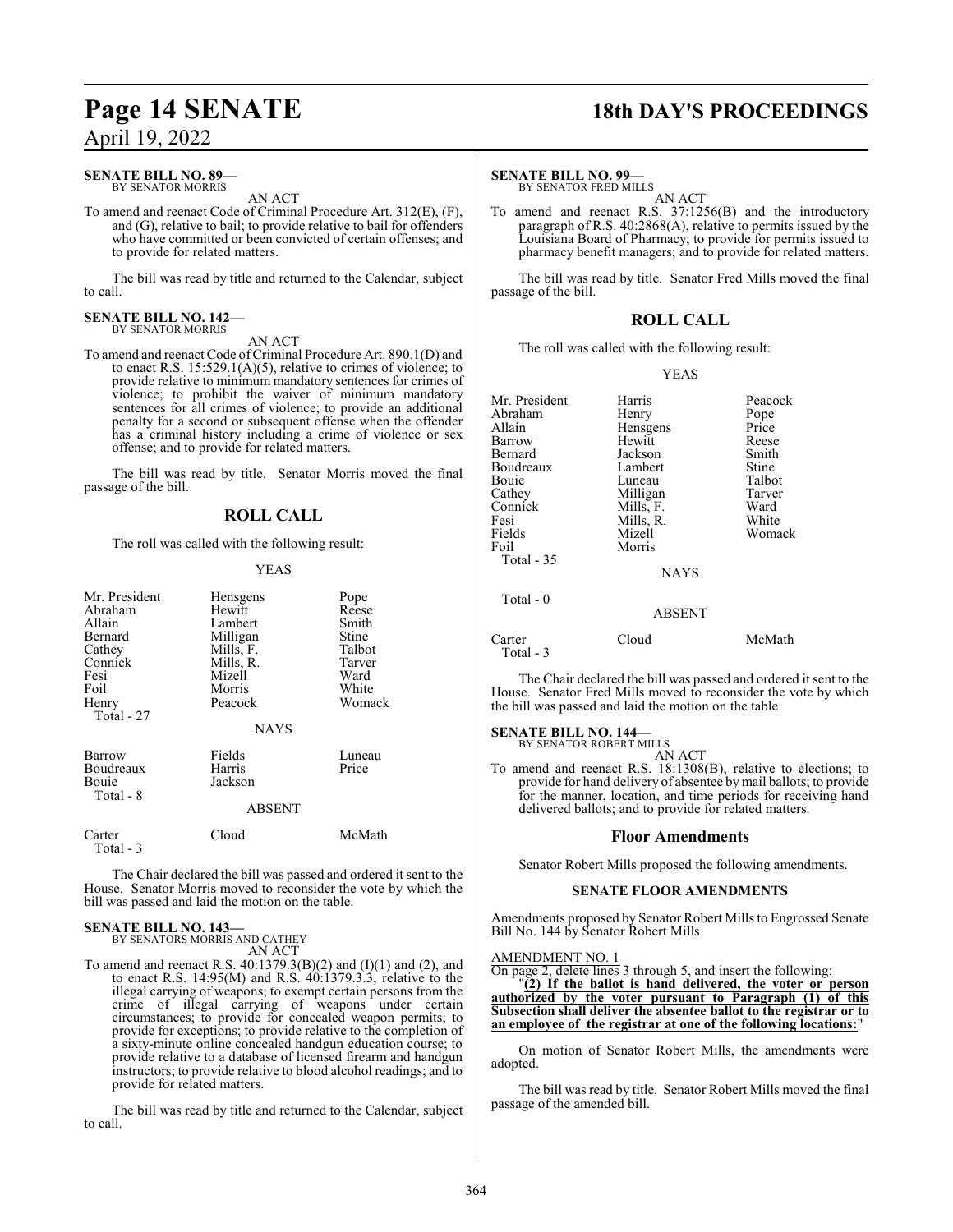### **ROLL CALL**

The roll was called with the following result:

### YEAS

| Mr. President<br>Abraham<br>Allain<br>Bernard<br>Cathey<br>Connick<br>Fesi<br>Foil<br>Henry<br>Total - 25 | Hensgens<br>Hewitt<br>Lambert<br>Milligan<br>Mills, F.<br>Mills, R.<br>Mizell<br>Morris<br>Peacock<br><b>NAYS</b> | Pope<br>Reese<br>Stine<br>Talbot<br>Ward<br>White<br>Womack |
|-----------------------------------------------------------------------------------------------------------|-------------------------------------------------------------------------------------------------------------------|-------------------------------------------------------------|
| Barrow<br>Boudreaux<br>Bouie<br>Fields<br>Total - 10                                                      | Harris<br>Jackson<br>Luneau<br>Price<br><b>ABSENT</b>                                                             | Smith<br>Tarver                                             |
| Carter                                                                                                    | Cloud                                                                                                             | McMath                                                      |

The Chair declared the amended bill was passed, ordered reengrossed and sent to the House. Senator Robert Mills moved to reconsider the vote by which the bill was passed and laid the motion on the table.

### **SENATE BILL NO. 324—** BY SENATOR CARTER

Total - 3

AN ACT

To amend and reenact R.S. 37:761(A)(4) and (C) and 764(A)(2) and  $(5)$  and  $(D)$  and to repeal R.S.  $37:761(D)$  and  $764(E)$ , relative to qualifications for licensure by the Louisiana State Board of Dentistry; to provide for licensing examinations for dentists; to provide for citizenship requirements for dental hygienists; to provide for licensing examinations for dental hygienists; and to provide for related matters.

The bill was read by title and returned to the Calendar, subject to call.

#### **SENATE BILL NO. 349—** BY SENATOR CARTER

AN ACT

To amend and reenact R.S.  $37:753(C)(1)(a)$  and (E) and to repeal R.S.  $37:753(C)(1)(c)$  and (K), relative to the membership of Louisiana State Board of Dentistry; to provide for terms of service; to provide for term limits; to provide for the filling of vacancies; to repeal outdated provisions; to provide for the terms of members currently serving partial terms; and to provide for related matters.

The bill was read by title and returned to the Calendar, subject to call.

#### **SENATE BILL NO. 381—** BY SENATOR WARD

AN ACT

To enact Chapter 15 of Title 51 of the Louisiana Revised Statues of 1950, to be comprised of R.S. 51:1501 through 1506, relative to the regulation of credit access loans; to provide for terms, procedures, prohibitions, and penalties; to require disclosure; to provide for definitions; and to provide for related matters.

The bill was read by title. Senator Ward moved the final passage of the bill.

## **18th DAY'S PROCEEDINGS Page 15 SENATE** April 19, 2022

### **ROLL CALL**

The roll was called with the following result:

### YEAS

| Mr. President<br>Abraham<br>Allain<br>Bernard<br>Cathey<br>Fesi<br>Foil<br>Total - 20 | Henry<br>Hensgens<br>Hewitt<br>Milligan<br>Mills, F.<br>Mizell<br>Peacock<br><b>NAYS</b> | Reese<br>Smith<br>Talbot<br>Ward<br>White<br>Womack |
|---------------------------------------------------------------------------------------|------------------------------------------------------------------------------------------|-----------------------------------------------------|
| Barrow<br>Boudreaux<br><b>Bouje</b><br>Connick<br>Fields<br>Total - 14                | Harris<br>Jackson<br>Lambert<br>Mills, R.<br>Morris<br><b>ABSENT</b>                     | Pope<br>Price<br>Stine<br>Tarver                    |
| Carter<br>Cloud                                                                       | Luneau<br>McMath                                                                         |                                                     |

The Chair declared the bill was passed and ordered it sent to the House. Senator Ward moved to reconsider the vote by which the bill was passed and laid the motion on the table.

### **SENATE BILL NO. 446—**

Total - 4

AN ACT To amend and reenact R.S. 6:337 and 338(A), (B), and (C), relative to insurance settlement monies paid for damages to property or contents; to require placement of certain insurance settlement monies in segregated accounts; to provide for disbursement of certain insurance settlement monies to the borrower-payee; and to provide for related matters.

### **Floor Amendments**

Senator Fred Mills sent up floor amendments.

### **SENATE FLOOR AMENDMENTS**

Amendments proposed by Senator Fred Mills on behalf of the Legislative Bureau to Engrossed Senate Bill No. 446 by Senator Fred Mills

### AMENDMENT NO. 1

On page 4, line 20, change "Paragraph (B)(1) of this Section." to "**Paragraph (1) of this Subsection.**"

On motion of Senator Fred Mills, the amendments were adopted.

### **Floor Amendments**

Senator Fred Mills proposed the following amendments.

### **SENATE FLOOR AMENDMENTS**

Amendments proposed by Senator Fred Mills to Engrossed Senate Bill No. 446 by Senator Fred Mills

### AMENDMENT NO. 1

On page 4, line 3, change "which contains the" to "which contains the"

On motion of Senator Fred Mills, the amendments were adopted.

BY SENATOR FRED MILLS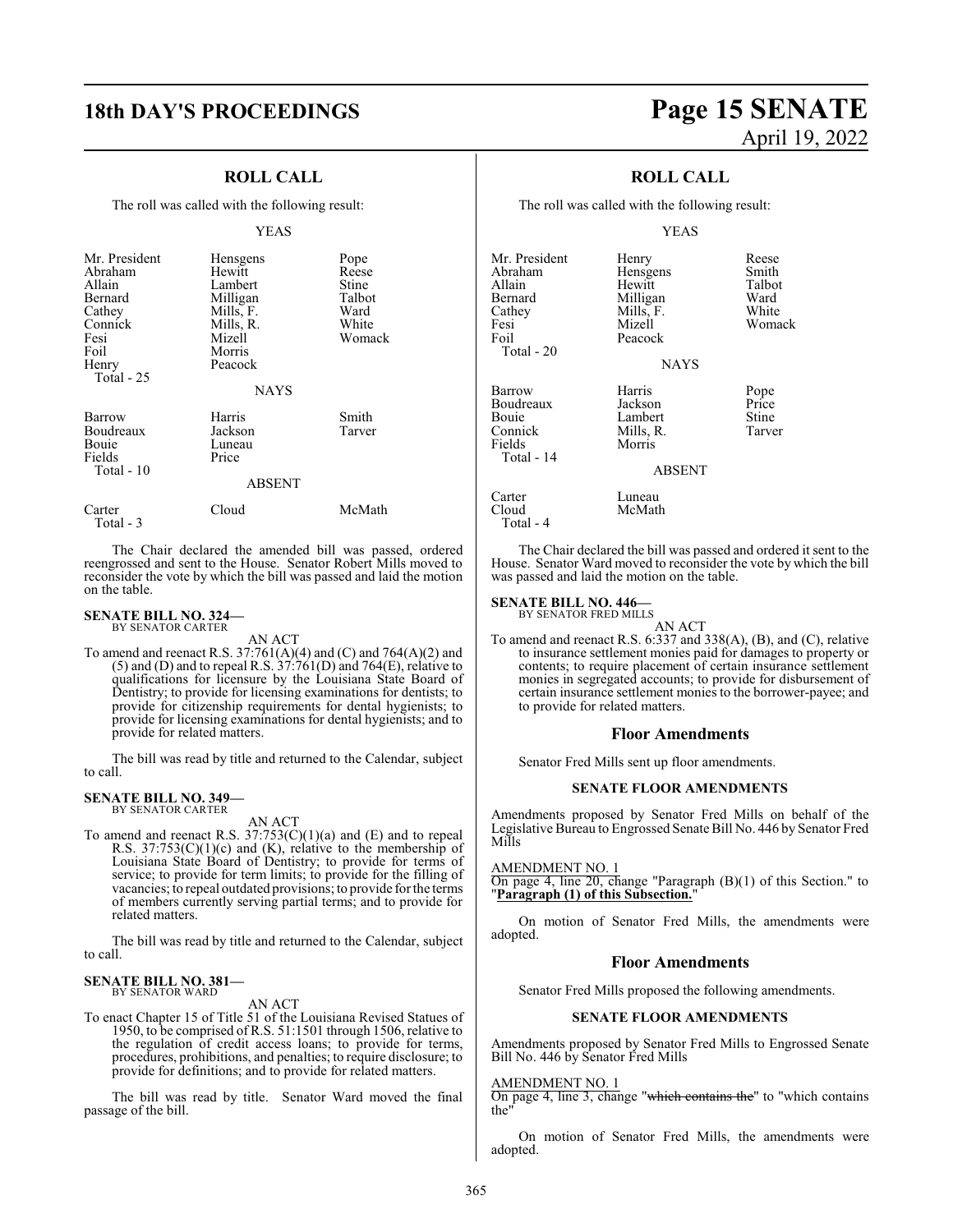### **Page 16 SENATE 18th DAY'S PROCEEDINGS**

### **Floor Amendments**

Senator Fred Mills proposed the following amendments.

### **SENATE FLOOR AMENDMENTS**

Amendments proposed by Senator Fred Mills to Engrossed Senate Bill No. 446 by Senator Fred Mills

### AMENDMENT NO. 1

On page 3, between lines 4 and 5, insert the following:

"**D.(1) If a mortgagee or mortgage servicer holds all or part of the insurance settlement proceeds pending completion of all or part of the repairs to the damaged property, the mortgagee or mortgage servicer shall notify the borrower-payee of each requirement with which the borrower-payee shall comply for the mortgagee or mortgage servicer to release the insurance settlement proceeds. The notice required by this Paragraph shall be provided not later than the twentieth day after the date the mortgagee or mortgage servicer receives payment of the insurance settlement proceeds.**

**(2) Not later than the twentieth day after the date a mortgagee or mortgage servicer receives from the borrower-payee a request for release of all or part of the insurance settlement proceeds held by the mortgagee or mortgage servicer, the mortgagee or mortgage servicer shall do either of the following:**

**(a) If the mortgagee or mortgage servicer has received sufficient evidence of the borrower-payee's compliance with the requirements specified by the mortgagee or mortgage servicer pursuant to Paragraph (1) of this Subsection for release of the insurance settlement proceeds, release to the borrower-payee, as requested, all or part of the proceeds.**

**(b) Provide notice to the borrower-payee that explains specifically both of the following:**

**(i) The reason for the mortgagee or mortgage servicer's refusal to release the insurance settlement proceeds to the borrower-payee.**

**(ii) Each requirement with which the borrower-payee shall comply for the mortgagee or mortgage servicer to release the insurance settlement proceeds.**"

### AMENDMENT NO. 2

On page 3, at the beginning of line 5, change "**D.(1)**" to "**E.(1)**"

#### AMENDMENT NO. 3

On page 3, at the beginning of line 25, change "**E.**" to "**F.**"

Onmotion ofSenator Fred Mills, the amendments were adopted.

### **Floor Amendments**

Senator Lambert proposed the following amendments.

### **SENATE FLOOR AMENDMENTS**

Amendments proposed by Senator Lambert to Engrossed Senate Bill No. 446 by Senator Fred Mills

### AMENDMENT NO. 1

On page 3, between lines 13 and 14 insert the following:

"**(2) The mortgagee or mortgage servicer shall release the insurance settlement proceeds in an amount sufficient to cover the cost of the repairs to the borrower-payee not more than twenty days after receipt of sufficient proof of completion of all, or part, of the repairs to the damaged property. In the event there is a dispute as to the sufficiency of the repairs, the mortgagee or mortgage servicer shall release the uncontested amount. Failure of the mortgagee or the mortgage servicer to release the insurance settlement proceeds in an amount sufficient to cover the cost of the repairs, or the uncontested amount shall render the mortgagee or mortgage servicer liable for attorney fees incurred by the borrower-payee.**

### AMENDMENT NO. 2

On page 3, line 18, change "**(2)**" to "**(3)**"

Senator Lambert moved the adoption of the amendments.

Senator Fred Mills objected.

### **ROLL CALL**

The roll was called with the following result:

### YEAS

| Allain<br>Barrow<br>Boudreaux<br>Connick<br>Foil<br>Harris<br>Total - 16               | Hensgens<br>Jackson<br>Lambert<br>Luneau<br>Pope<br>Price<br><b>NAYS</b>                   | Smith<br>Tarver<br>Ward<br>White              |
|----------------------------------------------------------------------------------------|--------------------------------------------------------------------------------------------|-----------------------------------------------|
| Mr. President<br>Abraham<br>Bernard<br>Bouie<br>Cathey<br>Fesi<br>Fields<br>Total - 19 | Henry<br>Hewitt<br>Milligan<br>Mills, F.<br>Mills, R.<br>Mizell<br>Morris<br><b>ABSENT</b> | Peacock<br>Reese<br>Stine<br>Talbot<br>Womack |
| Carter<br>Total - 3                                                                    | Cloud                                                                                      | McMath                                        |

The Chair declared the amendments were rejected.

The bill was read by title. Senator Fred Mills moved the final passage of the amended bill.

### **ROLL CALL**

The roll was called with the following result:

#### YEAS

| Mr. President<br>Abraham<br>Allain<br>Barrow<br>Bernard<br>Boudreaux<br>Bouie<br>Cathey<br>Connick<br>Fesi<br>Fields<br>Foil<br>Total - 35 | Harris<br>Henry<br>Hensgens<br>Hewitt<br>Jackson<br>Lambert<br>Luneau<br>Milligan<br>Mills, F.<br>Mills, R.<br>Mizell<br>Morris<br><b>NAYS</b> | Peacock<br>Pope<br>Price<br>Reese<br>Smith<br>Stine<br>Talbot<br>Tarver<br>Ward<br>White<br>Womack |
|--------------------------------------------------------------------------------------------------------------------------------------------|------------------------------------------------------------------------------------------------------------------------------------------------|----------------------------------------------------------------------------------------------------|
| Total - 0                                                                                                                                  | <b>ABSENT</b>                                                                                                                                  |                                                                                                    |
| Carter                                                                                                                                     | Cloud                                                                                                                                          | McMath                                                                                             |

The Chair declared the amended bill was passed, ordered reengrossed and sent to the House. Senator Fred Mills moved to reconsider the vote by which the bill was passed and laid the motion on the table.

Total - 3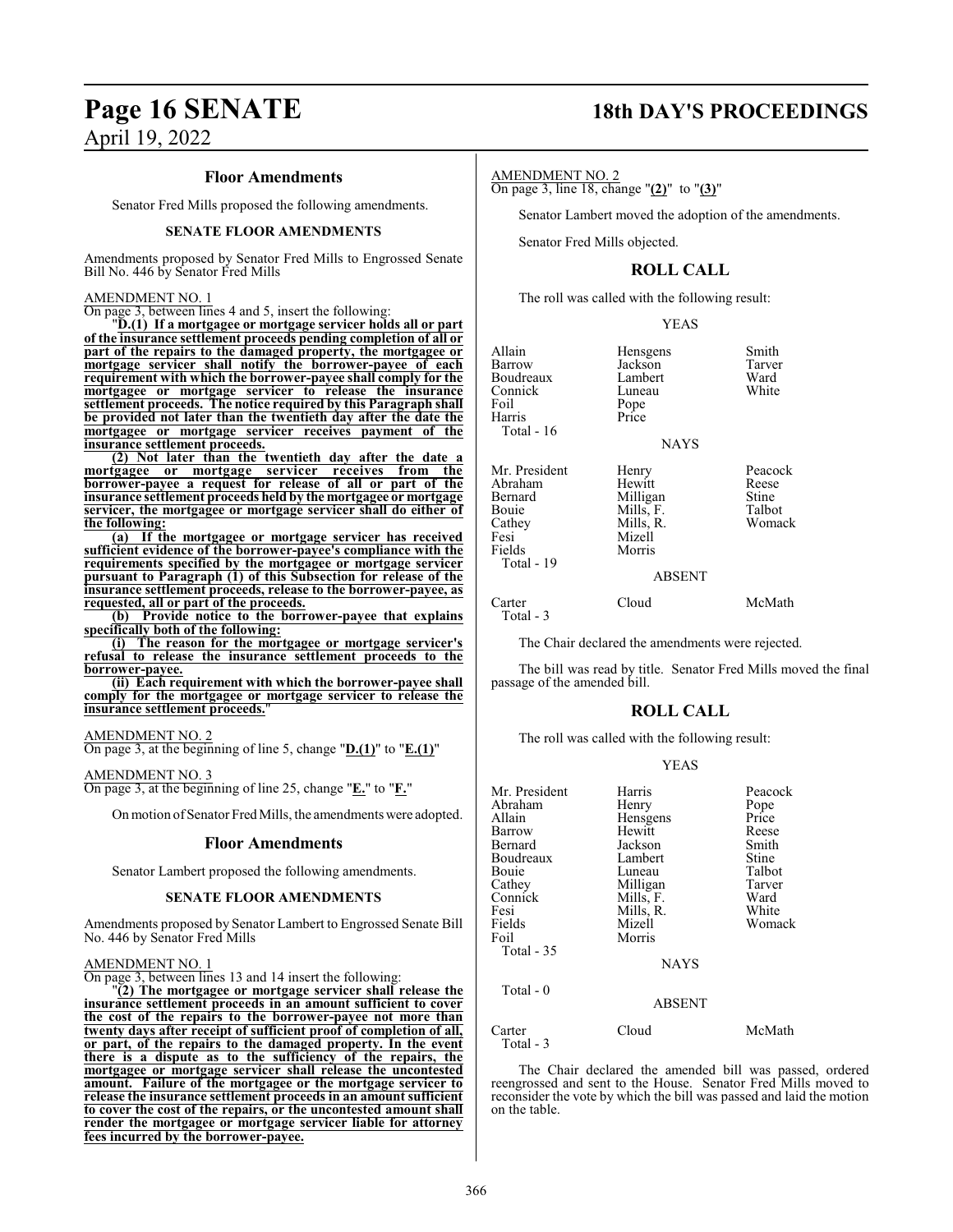### **18th DAY'S PROCEEDINGS Page 17 SENATE**

### **Senate Bills and Joint Resolutions on Third Reading and Final Passage, Subject to Call**

### **Called from the Calendar**

Senator Cathy asked that No. 87 be called from the Calendar.

#### **SENATE BILL NO. 87—** BY SENATOR CATHEY

AN ACT

To amend and reenact R.S.  $39:112(C)(1)(a)$  and (b), and (E)(2)(a), and to enact R.S.  $39:112(E)(3)$ , relative to capital outlay; to provide for the approval of the Joint Legislative Committee on Capital Outlay of economic development and emergency projects; to provide for the reporting of projects that are exempt from providing a local match; to provide for an effective date; and to provide for related matters.

The bill was read by title. Senator Cathey moved the final passage of the bill.

### **ROLL CALL**

The roll was called with the following result:

### YEAS

| Mr. President | Harris      | Peacock |
|---------------|-------------|---------|
| Abraham       | Henry       | Pope    |
| Allain        | Hensgens    | Price   |
| Barrow        | Hewitt      | Reese   |
| Bernard       | Jackson     | Smith   |
| Boudreaux     | Lambert     | Stine   |
| Bouie         | Luneau      | Talbot  |
| Cathey        | Milligan    | Tarver  |
| Connick       | Mills, F.   | Ward    |
| Fesi          | Mills, R.   | White   |
| Fields        | Mizell      | Womack  |
| Foil          | Morris      |         |
| Total $-35$   |             |         |
|               | <b>NAYS</b> |         |
| Total - 0     |             |         |
|               | ABSENT      |         |
|               |             |         |

| Carter     | Cloud | McMath |
|------------|-------|--------|
| Total $-3$ |       |        |

The Chair declared the bill was passed and ordered it sent to the House. Senator Cathey moved to reconsider the vote by which the bill was passed and laid the motion on the table.

### **Called from the Calendar**

Senator Cathey asked that Senate Bill No. 101 be called from the Calendar.

#### **SENATE BILL NO. 101—** BY SENATOR CATHEY

AN ACT

To amend and reenact R.S. 13:1900(D), relative to city and municipal courts; to provide relative to a traffic violations bureau; to provide with respect to a traffic violations bureau in city courts in Ouachita Parish; to provide for an effective date; and to provide for related matters.

The bill was read by title. Senator Cathey moved the final passage of the bill.

# April 19, 2022

### **ROLL CALL**

The roll was called with the following result:

YEAS

| Mr. President | Harris        | Peacock |
|---------------|---------------|---------|
|               |               |         |
| Abraham       | Henry         | Pope    |
| Allain        | Hensgens      | Price   |
| Barrow        | Hewitt        | Reese   |
| Bernard       | Jackson       | Smith   |
| Boudreaux     | Lambert       | Stine   |
| Bouie         | Luneau        | Talbot  |
| Cathey        | Milligan      | Tarver  |
| Connick       | Mills, F.     | Ward    |
| Fesi          | Mills, R.     | White   |
| Fields        | Mizell        | Womack  |
| Foil          | Morris        |         |
| Total - 35    |               |         |
|               | <b>NAYS</b>   |         |
| Total $-0$    |               |         |
|               | <b>ABSENT</b> |         |
|               |               |         |

| Carter    | Cloud | McMath |
|-----------|-------|--------|
| Total - 3 |       |        |

The Chair declared the bill was passed and ordered it sent to the House. Senator Cathey moved to reconsider the vote by which the bill was passed and laid the motion on the table.

### **Called from the Calendar**

Senator Cathey asked that Senate Bill No. 126 be called from the Calendar.

### **SENATE BILL NO. 126—** BY SENATOR CATHEY

AN ACT To amend and reenact R.S. 17:350.21(A), relative to funding of laboratory schools; to authorize the University of Louisiana at Monroe to receive state funding for a laboratory school; and to provide for related matters.

### **Floor Amendments**

Senator Cathey proposed the following amendments.

### **SENATE FLOOR AMENDMENTS**

Amendments proposed by Senator Cathey to Engrossed Senate Bill No. 126 by Senator Cathey

### AMENDMENT NO. 1

Delete the set of Senate Floor Amendments, designated SFASB126 SERRETTC 818, proposed by Senator Peacock and adopted by the Senate on March 22, 2022.

On motion of Senator Cathey, the amendments were adopted.

### **Floor Amendments**

Senator White proposed the following amendments.

### **SENATE FLOOR AMENDMENTS**

Amendments proposed by Senator White to Engrossed Senate Bill No. 126 by Senator Cathey

AMENDMENT NO. 1 On page 1, line 2, after "R.S. 17:350.21(A)" insert "and (C)"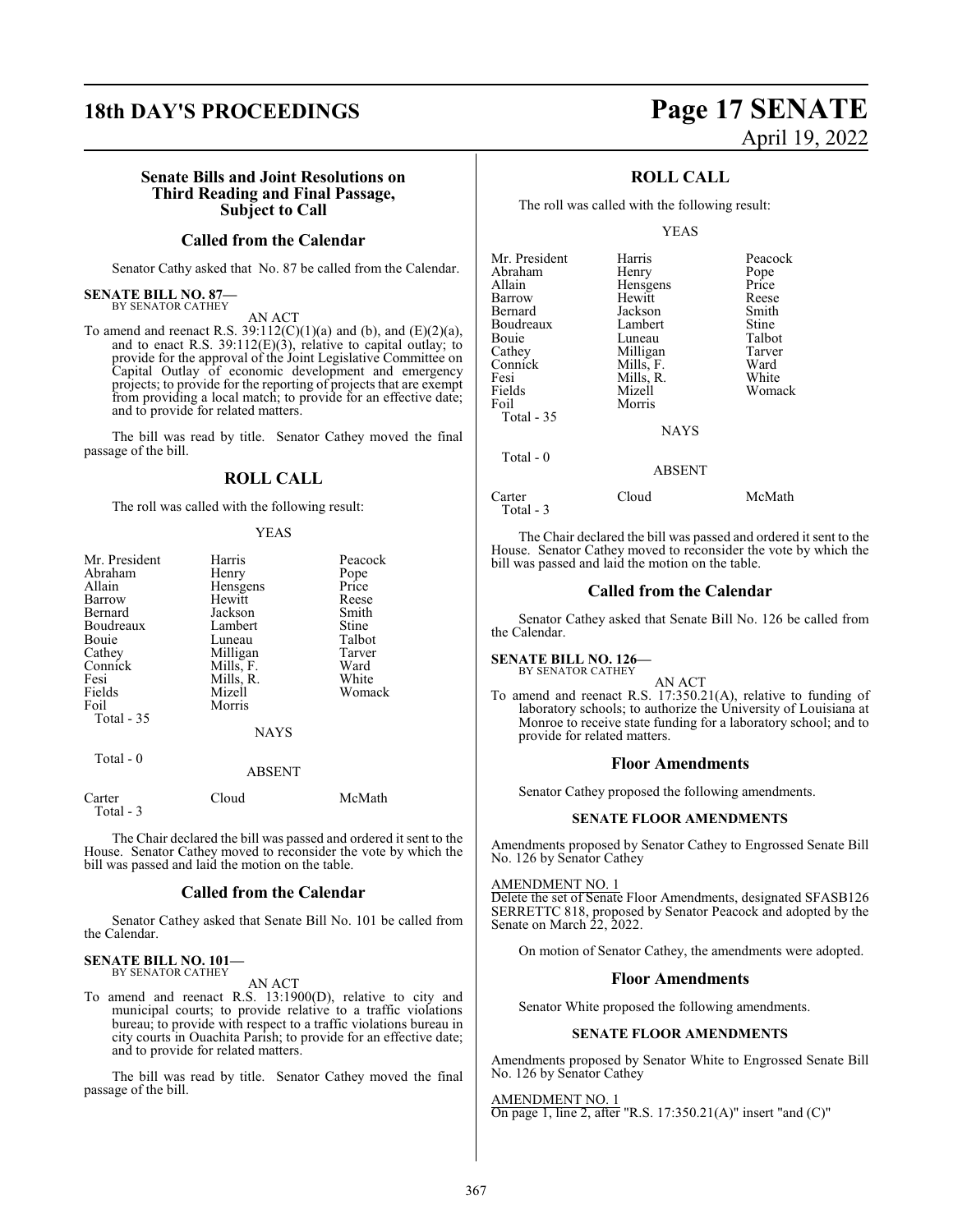### AMENDMENT NO. 2

On page 1, line 6, after "R.S. 17:350.21(A)" delete "is" and insert "and (C) are"

### AMENDMENT NO. 3

On page 1, after line 17, insert:

"C.**(1)** The funds appropriated for the schools provided for in this Section shall be allocated to the institution of postsecondary education operating the school, and each institution shall expend such funds to operate the school.

**(2) No funds allocated pursuant to this Subsection shall be expended to operate the school unless the public postsecondary education institution operating the school has secured the necessary educational facilities, including classroom capacity, either through the use of current resources or private donations, or if expressly provided for by an Act of the Legislature.** \* \* \*"

On motion of Senator White, the amendments were adopted.

### **Floor Amendments**

Senator Jackson proposed the following amendments.

### **SENATE FLOOR AMENDMENTS**

Amendments proposed by Senator Jackson to Engrossed Senate Bill No. 126 by Senator Cathey

AMENDMENT NO. 1 On page 1, line 11, change "A." to "A.**(1)**"

AMENDMENT NO. 2

On page 1, between lines 16 and 17, insert the following: "**(2) Any school provided for in this Section shall be authorized by the board of supervisors with jurisdiction over the**

**public postsecondary institution operating the school.**"

On motion of Senator Jackson, the amendments were adopted.

### **Floor Amendments**

Senator Jackson proposed the following amendments.

### **SENATE FLOOR AMENDMENTS**

Amendments proposed by Senator Jackson to Engrossed Senate Bill No. 126 by Senator Cathey

AMENDMENT NO. 1 On page 1, line 11, change "A." to "A.**(1)**"

AMENDMENT NO. 2

On page 1, between lines 16 and 17, insert the following:

"**(2) Any school provided for in this Section shall be located on the main campus of the public postsecondary institution operating the school.** 

Senator Jackson moved the adoption of the amendments.

Senator Cathey objected.

### **ROLL CALL**

The roll was called with the following result:

### YEAS

| Barrow         | Fields  | Price  |
|----------------|---------|--------|
| <b>Bernard</b> | Harris  | Smith  |
| Boudreaux      | Jackson | Tarver |
| Bouie          | Lambert |        |
| $T = 1.1$      |         |        |

Total - 11

## **Page 18 SENATE 18th DAY'S PROCEEDINGS**

### NAYS

| Mr. President | Hensgens      | Pope   |
|---------------|---------------|--------|
| Abraham       | Hewitt        | Reese  |
| Allain        | Milligan      | Stine  |
| Cathey        | Mills, F.     | Talbot |
| Connick       | Mills, R.     | White  |
| Fesi          | Mizell        | Womack |
| Foil          | Morris        |        |
| Henry         | Peacock       |        |
| Total - 22    |               |        |
|               | <b>ABSENT</b> |        |
| Carter        | Luneau        | Ward   |
| Cloud         | McMath        |        |
| Total - 5     |               |        |

The Chair declared the amendments were rejected.

The bill was read by title. Senator Cathey moved the final passage of the amended bill.

### **ROLL CALL**

The roll was called with the following result:

### YEAS

| Mr. President<br>Abraham<br>Allain<br>Barrow<br><b>Bernard</b><br>Boudreaux<br>Bouie<br>Cathey<br>Connick<br>Fesi<br>Fields<br>Foil<br>Total $-35$ | Harris<br>Henry<br>Hensgens<br>Hewitt<br>Jackson<br>Lambert<br>Luneau<br>Milligan<br>Mills, F.<br>Mills, R.<br>Mizell<br>Morris<br><b>NAYS</b> | Peacock<br>Pope<br>Price<br>Reese<br>Smith<br>Stine<br>Talbot<br>Tarver<br>Ward<br>White<br>Womack |
|----------------------------------------------------------------------------------------------------------------------------------------------------|------------------------------------------------------------------------------------------------------------------------------------------------|----------------------------------------------------------------------------------------------------|
| Total $-0$                                                                                                                                         | <b>ABSENT</b>                                                                                                                                  |                                                                                                    |

Carter Cloud McMath Total - 3

The Chair declared the amended bill was passed, ordered reengrossed and sent to the House. Senator Cathey moved to reconsider the vote by which the bill was passed and laid the motion on the table.

### **Called from the Calendar**

Senator Jackson asked that Senate Bill No. 219 be called from the Calendar.

#### **SENATE BILL NO. 219—** BY SENATOR JACKSON

AN ACT

To enact R.S. 15:168(F), relative to the judicial district indigent defender fund; to provide for payments to expert witnesses; to provide for who qualifies for the funds; to provide for disbursement of the funds; and to provide for related matters.

### **Floor Amendments**

Senator Peacock proposed the following amendments.

### **SENATE FLOOR AMENDMENTS**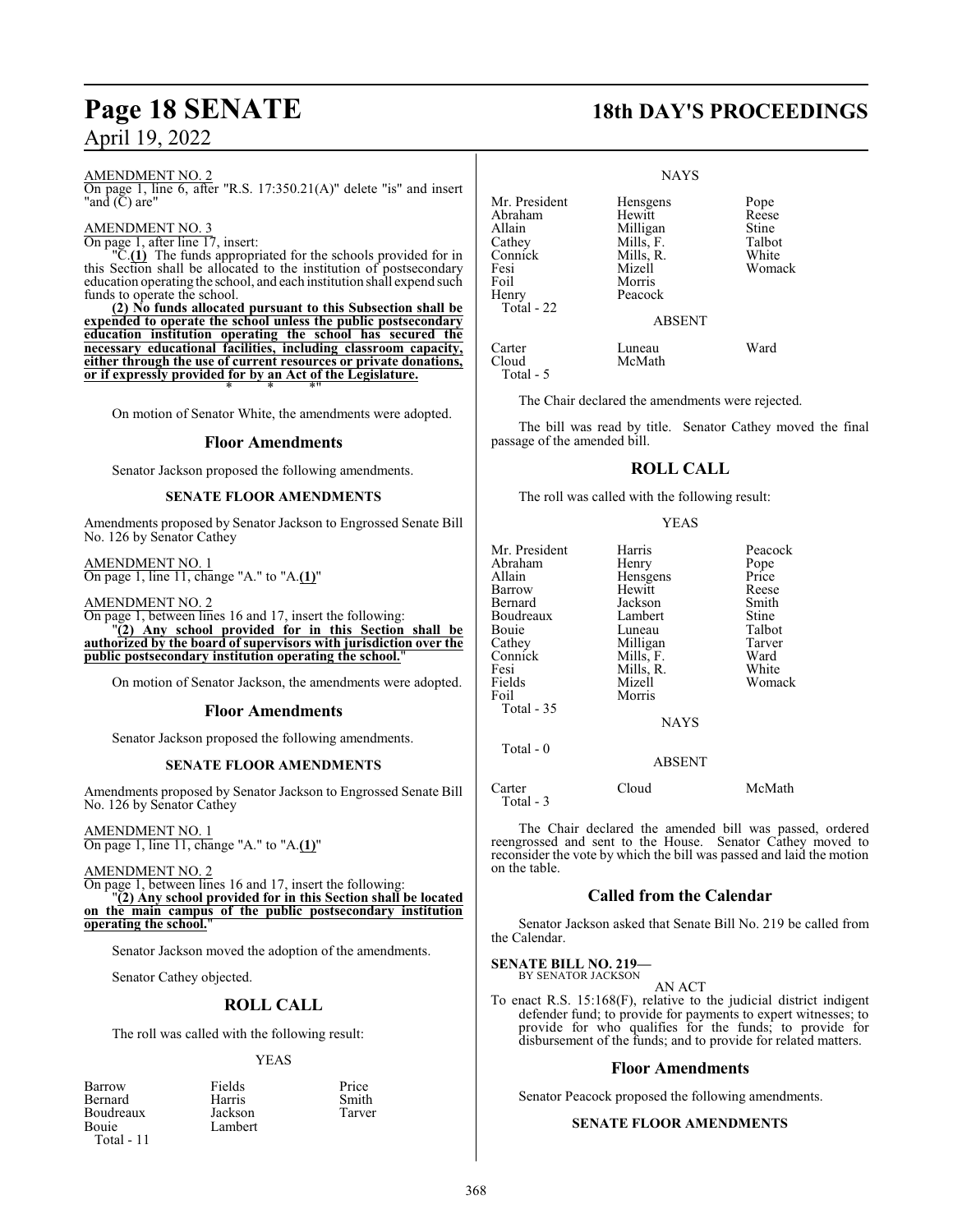## **18th DAY'S PROCEEDINGS Page 19 SENATE**

# April 19, 2022

Amendments proposed by Senator Peacock to Engrossed Senate Bill No. 219 by Senator Jackson

AMENDMENT NO. 1

On page 1, after line 17, insert the following: "**(3) No court shall have jurisdiction to order the payment of any funds administered by the Louisiana Public Defender Board or district public defender for expert witnesses.**"

On motion of Senator Peacock, the amendments were adopted.

The bill was read by title. Senator Jackson moved the final passage of the amended bill.

### **ROLL CALL**

The roll was called with the following result:

### YEAS

| Mr. President<br>Abraham<br>Allain<br>Barrow<br>Bernard<br>Boudreaux<br>Bouie<br>Cathey<br>Connick<br>Fesi<br>Fields<br>Foil<br>Total $-35$ | Harris<br>Henry<br>Hensgens<br>Hewitt<br>Jackson<br>Lambert<br>Luneau<br>Milligan<br>Mills, F.<br>Mills, R.<br>Mizell<br>Morris<br><b>NAYS</b> | Peacock<br>Pope<br>Price<br>Reese<br>Smith<br>Stine<br>Talbot<br>Tarver<br>Ward<br>White<br>Womack |
|---------------------------------------------------------------------------------------------------------------------------------------------|------------------------------------------------------------------------------------------------------------------------------------------------|----------------------------------------------------------------------------------------------------|
| Total $-0$                                                                                                                                  | <b>ABSENT</b>                                                                                                                                  |                                                                                                    |
| Carter                                                                                                                                      | Cloud                                                                                                                                          | McMath                                                                                             |

The Chair declared the amended bill was passed, ordered reengrossed and sent to the House. Senator Jackson moved to reconsider the vote by which the bill was passed and laid the motion on the table.

### **Called from the Calendar**

Senator Price asked that Senate Bill No. 5 be called from the Calendar.

**SENATE BILL NO. 5—**

Total - 3

BY SENATOR PRICE AND REPRESENTATIVE LARVADAIN AN ACT

To enact R.S. 11:542.3, relative to the Louisiana State Employees' Retirement System; to provide with respect to a nonrecurring lump-sum supplemental payment to certain retirees and beneficiaries; to provide relative to eligibility for and calculation ofsuch payment; to provide for an effective date; and to provide for related matters.

### **Floor Amendments**

Senator Peacock proposed the following amendments.

### **SENATE FLOOR AMENDMENTS**

Amendments proposed by Senator Peacock to Reengrossed Senate Bill No. 5 by Senator Price

AMENDMENT NO. 1

Delete Senate Floor Amendment No. 1 proposed by Senator Peacock and adopted by the Senate on April 13, 2022.

### AMENDMENT NO. 2

On page 2, line 12, after "**(2)**" change "**Three**" to "**Two**"

On motion of Senator Peacock, the amendments were adopted.

The bill was read by title. Senator Price moved the final passage of the amended bill.

### **ROLL CALL**

YEAS

The roll was called with the following result:

| Mr. President<br>Abraham<br>Allain<br>Barrow<br>Bernard<br>Boudreaux<br>Bouie<br>Cathey<br>Connick<br>Fesi<br>Fields<br>Foil<br>Total $-35$ | Harris<br>Henry<br>Hensgens<br>Hewitt<br>Jackson<br>Lambert<br>Luneau<br>Milligan<br>Mills, F.<br>Mills, R.<br>Mizell<br>Morris | Peacock<br>Pope<br>Price<br>Reese<br>Smith<br>Stine<br>Talbot<br>Tarver<br>Ward<br>White<br>Womack |
|---------------------------------------------------------------------------------------------------------------------------------------------|---------------------------------------------------------------------------------------------------------------------------------|----------------------------------------------------------------------------------------------------|
| Total $-0$                                                                                                                                  | NAYS<br><b>ABSENT</b>                                                                                                           |                                                                                                    |
| Carter<br>Total - 3                                                                                                                         | Cloud                                                                                                                           | McMath                                                                                             |

The Chair declared the amended bill was passed, ordered rereengrossed and sent to the House. Senator Price moved to reconsider the vote by which the bill was passed and laid the motion on the table.

### **Called from the Calendar**

Senator Henry asked that Senate Bill No. 367 be called from the Calendar.

**SENATE BILL NO. 367—** BY SENATOR HENRY

AN ACT

To amend and reenact the introductory paragraph of R.S. 37:3392, 3392(8) and (12) through (14), 3393(A) through (E), (G), the introductory paragraph of 3393(I), 3393(J) through (L), 3394(B)(1)(b), and (c), and (B)(2), 3395(A)(1), (2), (4), (C) and (D), 3396(A), 3397, 3398(A), 3405, 3408(A), (B), the introductory paragraph of 3408(D) and 3408(F), the introductory paragraph of  $3409(A)$ ,  $3409(A)(6)$ ,  $(B)(2)$  and  $(3)$ ,  $(C)(2)$ ,  $(D)$ , the introductory paragraph of 3409 $(E)$  and 3409 $(F)$ , 3410, and 3411, to enact R.S. 37:3392 (15) through (27), and 3399, and to repeal R.S. 37:3392(11) and 3397.1, relative to the Louisiana Real Estate Appraisers Board; to provide for definitions; to provide relative to real estate appraisers; to provide relative to real estate appraisers board; and to provide for related matters.

### **Floor Amendments**

Senator Fred Mills sent up floor amendments.

### **SENATE FLOOR AMENDMENTS**

Amendments proposed by Senator Fred Mills on behalf of the Legislative Bureau to Engrossed Senate Bill No. 367 by Senator Henry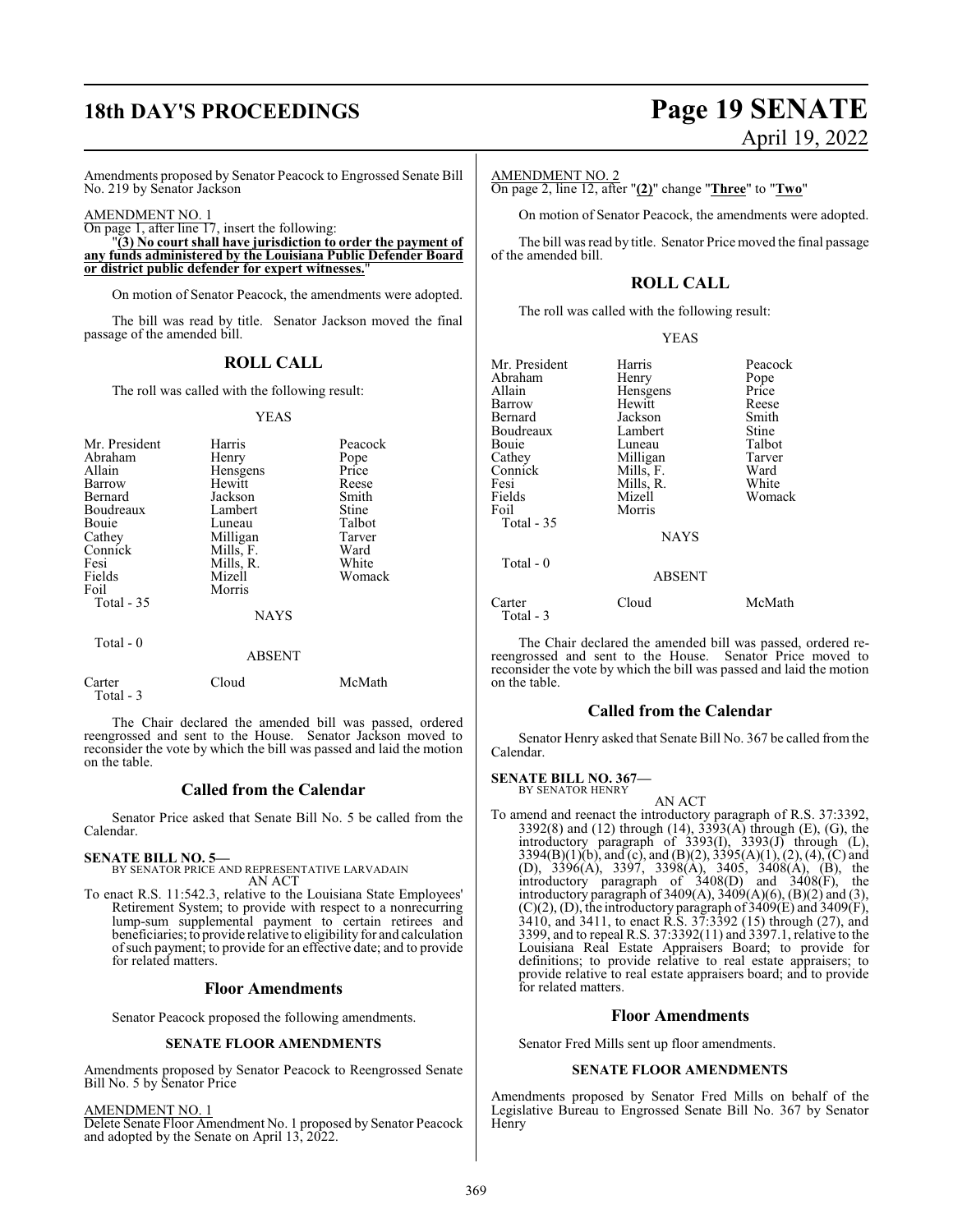## **Page 20 SENATE 18th DAY'S PROCEEDINGS**

AMENDMENT NO. 1 On page 1, line 4, change "3394(B)(1)(b), and (c), and (B)(2)" to "3394(B)(1)(b) and (c) and (B)(2)" AMENDMENT NO. 2 On page 1, at the end of line 5, insert "," AMENDMENT NO. 3 On page 1, line 8, after "(27)" delete "," AMENDMENT NO. 4 On page 1, line 15, change "3394(B)(1)(b), and (c), and (B)(2)" to  $"3394(B)(1)(b)$  and (c) and  $(B)(2)$ " AMENDMENT NO. 5 On page 1, line 16, after "3408(D)" insert "," AMENDMENT NO. 6 On page 2, at the end of line 1, delete ", to" and delete line 2 and insert "and R.S. 37:3392 (15) through (27) and 3399 are hereby enacted" AMENDMENT NO. 7 On page 4, line 3, change "**Value**" to "**value**" AMENDMENT NO. 8 On page 6, line 9, after "himself" delete "**to**" AMENDMENT NO. 9 On page 7, line 4, change "**According to**" to "In accordance with the provisions of" AMENDMENT NO. 10 On page 7, line 8, change "**license**" to "license" AMENDMENT NO. 11 On page 7, line 9, change "**Any**" to "**If any**" AMENDMENT NO. 12 On page 7, line 10, after "**appraiser**" and before "engages" delete "**and**" AMENDMENT NO. 13 On page 7, at the end of line 11 insert "**, his actions**" AMENDMENT NO. 14 On page 8, line 1, change "The remainder" to "**Each of the remaining members**" AMENDMENT NO. 15 On page 10, line 21, change "scop" to "scope" AMENDMENT NO. 16 On page 11, line 12, change "**reports**" to "reports" Onmotion ofSenator Fred Mills, the amendments were adopted. **Floor Amendments** Senator Henry proposed the following amendments. AMENDMENT NO. 3 On page 3, delete lines 2 through 8 and insert the following: "**(iii) The authority of a "certified residential appraiser" includes but is not limited to the authority to appraise vacant or unimproved land utilized for the purposes of one to four family residential units or for which the highest and best use is for one to four family residential units; however, such authority shall not include the authority to appraise any subdivision for which a** AMENDMENT NO. 4 **with the**" AMENDMENT NO. 5 **with**" AMENDMENT NO. 6 AMENDMENT NO. 7 **in accordance with**" AMENDMENT NO. 8 **with the**" AMENDMENT NO. 9 On page 4, line 14, delete "**The**" AMENDMENT NO. 10 **accordance with**" AMENDMENT NO. 11 AMENDMENT NO. 12 **provisions of**" AMENDMENT NO. 13 **provisions of**" AMENDMENT NO. 14 On page 6, line 11, delete "**to**" AMENDMENT NO. 15 On page 7, delete lines 9 through 13 AMENDMENT NO. 16 On page 7, line 14, change "L." to "**K.**" AMENDMENT NO. 17

### **SENATE FLOOR AMENDMENTS**

Amendments proposed by Senator Henry to Engrossed Senate Bill No. 367 by Senator Henry

AMENDMENT NO. 1 On page 2, line 20, after "(14)" and before "Residential" , insert "**(a)**"

AMENDMENT NO. 2 On page 2, line 27, change "**(a)**" to "**(i)**" and on line 28, change "**(b)(i)**" to "**(ii)**"

**development analysis or development appraisal is necessary.**" On page 3, line 13, change "**, according to The**" to "**in accordance** On page 3, at the end of line 17, delete "**TAF, as**" and on line 18, change "**created according to**" to "**TAF created in accordance** On page 3, line 20, delete "**TAF, as created**" and on line 21, change "**according to**" to "**TAF created in accordance with**" On page 3, line 23, change "**, as created according to**" to "**created** On page 4, line 8, change "**, according to The**" to "**in accordance** On page 5, line 4, change "**, as created according to**" to "**created in** On page 5, line 6, change "**according to**" to "**in accordance with**" On page 6, line 5, change "**according to**" to "**in accordance with the** On page 6, line 10, change "**according**" to "**in accordance with the** On page 10, line 16, change "**this Chapter**" to "**the provisions of this Chapter**" AMENDMENT NO. 18 On page 12, line 11, change "**, according to**" to "**in accordance with**" and change "**The**" to "**the**"

AMENDMENT NO. 19 On page 14, line 7, change "**according to**" to "**in accordance with the provisions of**"

On motion of Senator Henry, the amendments were adopted.

The bill was read by title. Senator Henry moved the final passage of the amended bill.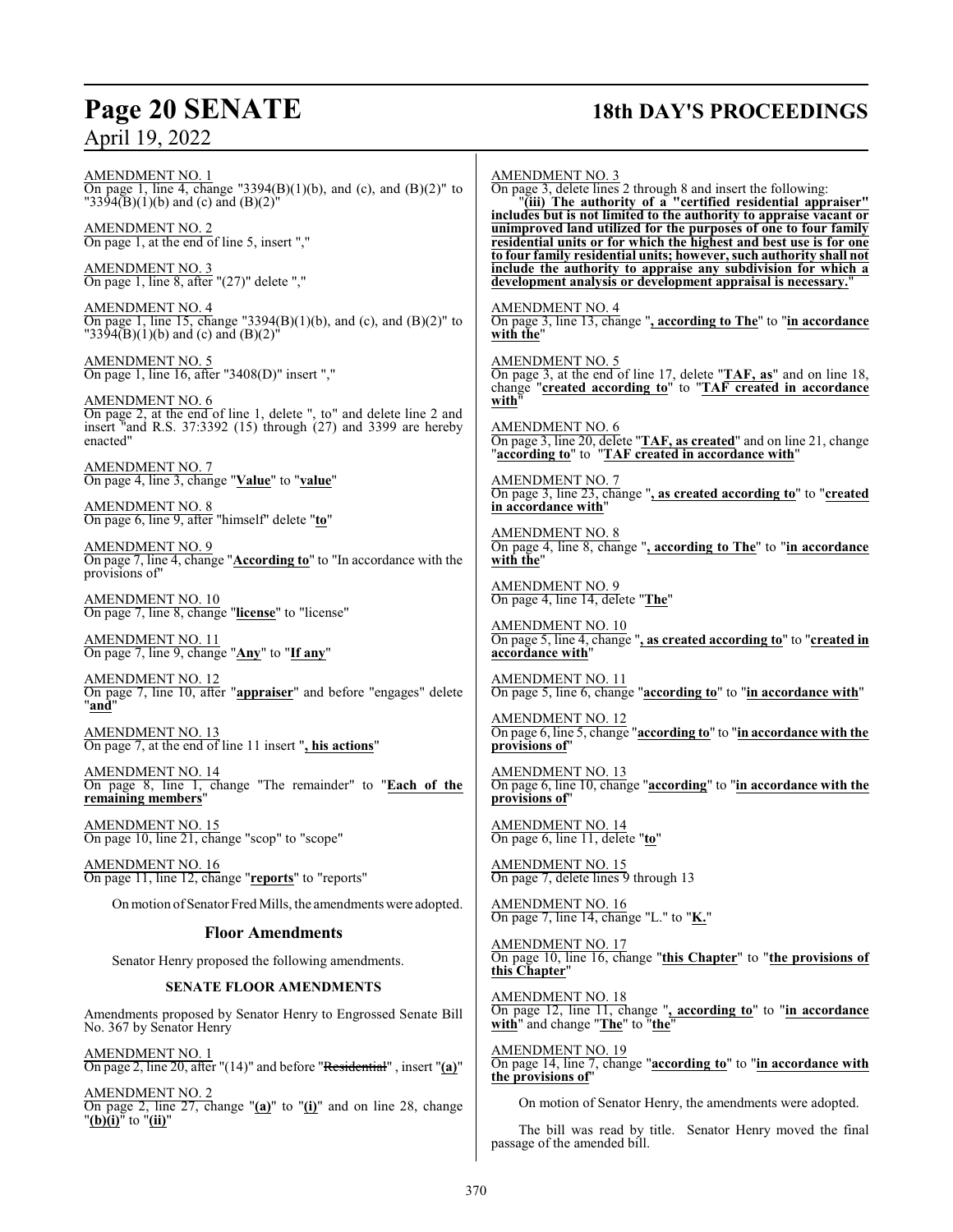### **18th DAY'S PROCEEDINGS Page 21 SENATE**

### **ROLL CALL**

The roll was called with the following result:

### YEAS

| Mr. President<br>Abraham<br>Allain<br>Barrow<br>Bernard<br>Boudreaux<br>Bouie<br>Cathey<br>Connick | Harris<br>Henry<br>Hensgens<br>Hewitt<br>Jackson<br>Lambert<br>Luneau<br>Milligan<br>Mills, F. | Peacock<br>Pope<br>Price<br>Reese<br>Smith<br>Stine<br>Talbot<br>Tarver<br>Ward |
|----------------------------------------------------------------------------------------------------|------------------------------------------------------------------------------------------------|---------------------------------------------------------------------------------|
| Fields<br>Foil<br>Total $-35$                                                                      | Mizell<br>Morris<br><b>NAYS</b>                                                                | Womack                                                                          |
| Total - 0                                                                                          | ABSENT                                                                                         |                                                                                 |

| Carter<br>Total - 3 | Cloud | McMath |
|---------------------|-------|--------|

The Chair declared the amended bill was passed, ordered reengrossed and sent to the House. Senator Henry moved to reconsider the vote by which the bill was passed and laid the motion on the table.

### **Called from the Calendar**

Senator Mizell asked that Senate Bill No. 44 be called from the Calendar.

**SENATE BILL NO. 44—** BY SENATOR MIZELL AND REPRESENTATIVE SCHLEGEL AN ACT

To enact Chapter 7-A of Title 4 of the Louisiana Revised Statutes of 1950, to be comprised of R.S. 4:441 through 446, relative to athletic activities; to require that schools designate intercollegiate, interscholastic, or intramural athletic teams according to the biological sex of the team members; to provide that teams designated for females are not open to participation bybiological males; to provide immunity protections for schools from certain adverse actions; to provide for causes of action; to provide for legislative findings; to provide for definitions; to provide for remedies; and to provide for related matters.

The bill was read by title. Senator Mizell moved the final passage of the bill.

### **ROLL CALL**

The roll was called with the following result:

### YEAS

| Mr. President<br>Abraham<br>Allain<br>Barrow<br>Bernard<br>Cathey<br>Connick<br>Fesi<br>Foil<br>Henry<br>Total - 29 | Hensgens<br>Hewitt<br>Jackson<br>Lambert<br>Milligan<br>Mills, F.<br>Mills, R.<br>Mizell<br>Morris<br>Peacock | Pope<br>Reese<br>Smith<br>Stine<br>Talbot<br>Tarver<br>Ward<br>White<br>Womack |
|---------------------------------------------------------------------------------------------------------------------|---------------------------------------------------------------------------------------------------------------|--------------------------------------------------------------------------------|
|                                                                                                                     | <b>NAYS</b>                                                                                                   |                                                                                |

Boudreaux Fields Luneau

# April 19, 2022

| Bouie<br>Total $-6$ | Harris        | Price  |
|---------------------|---------------|--------|
|                     | <b>ABSENT</b> |        |
| Carter<br>Total - 3 | Cloud         | McMath |

The Chair declared the bill was passed and ordered it sent to the House. Senator Mizell moved to reconsider the vote by which the bill was passed and laid the motion on the table.

### **Called from the Calendar**

Senator Hewitt asked that Senate Bill No. 225 be called fromthe Calendar.

#### **SENATE BILL NO. 225—** BY SENATOR HEWITT

- A JOINT RESOLUTION
- Proposing to amend Article XII, Section 11 of the Constitution of Louisiana, relative to continuity of government during periods of emergency; to provide relative to sessions, meetings, and proceedings of the legislature and legislative bodies; to provide relative to member participation and voting; to provide certain procedures, terms, conditions, and requirements; and to specify an election for submission of the proposition to electors and provide a ballot proposition.

### **Floor Amendments**

Senator Hewitt proposed the following amendments.

### **SENATE FLOOR AMENDMENTS**

Amendments proposed by Senator Hewitt to Engrossed Senate Bill No. 225 by Senator Hewitt

AMENDMENT NO. 1

On page 1, line 13, after "legislature" delete the remainder of the line and insert "**may provide by law and may adopt rules of procedure**"

### AMENDMENT NO. 2

On page 1, line 14, after "government" and before the comma "," insert "**and operation of the legislature**"

### AMENDMENT NO. 3

On page 2, line 2, after "**government**" and before the comma "**,**" insert "**and operation of the legislature**"

AMENDMENT NO. 4 On page 2, line 7, after "**capitol**" delete "**due**" and insert "**solely due to circumstances directly related**"

On motion of Senator Hewitt, the amendments were adopted.

The bill was read by title. Senator Hewitt moved the final passage of the amended bill.

### **ROLL CALL**

The roll was called with the following result:

### YEAS

Mr. President Harris Peacock<br>Abraham Henry Pope Abraham Henry Pope<br>
Allain Hensgens Price Allain **Hensgens** Price<br> **Barrow** Hewitt Reese Barrow Hewitt Reese<br>Bernard Jackson Smith Jackson Smith<br>Lambert Stine Boudreaux Lambert Stine<br>
Bouie Luneau Talbot Bouie Luneau Talbot<br>Cathey Milligan Tarver Milligan Tarve<br>
Mills, F. Ward Connick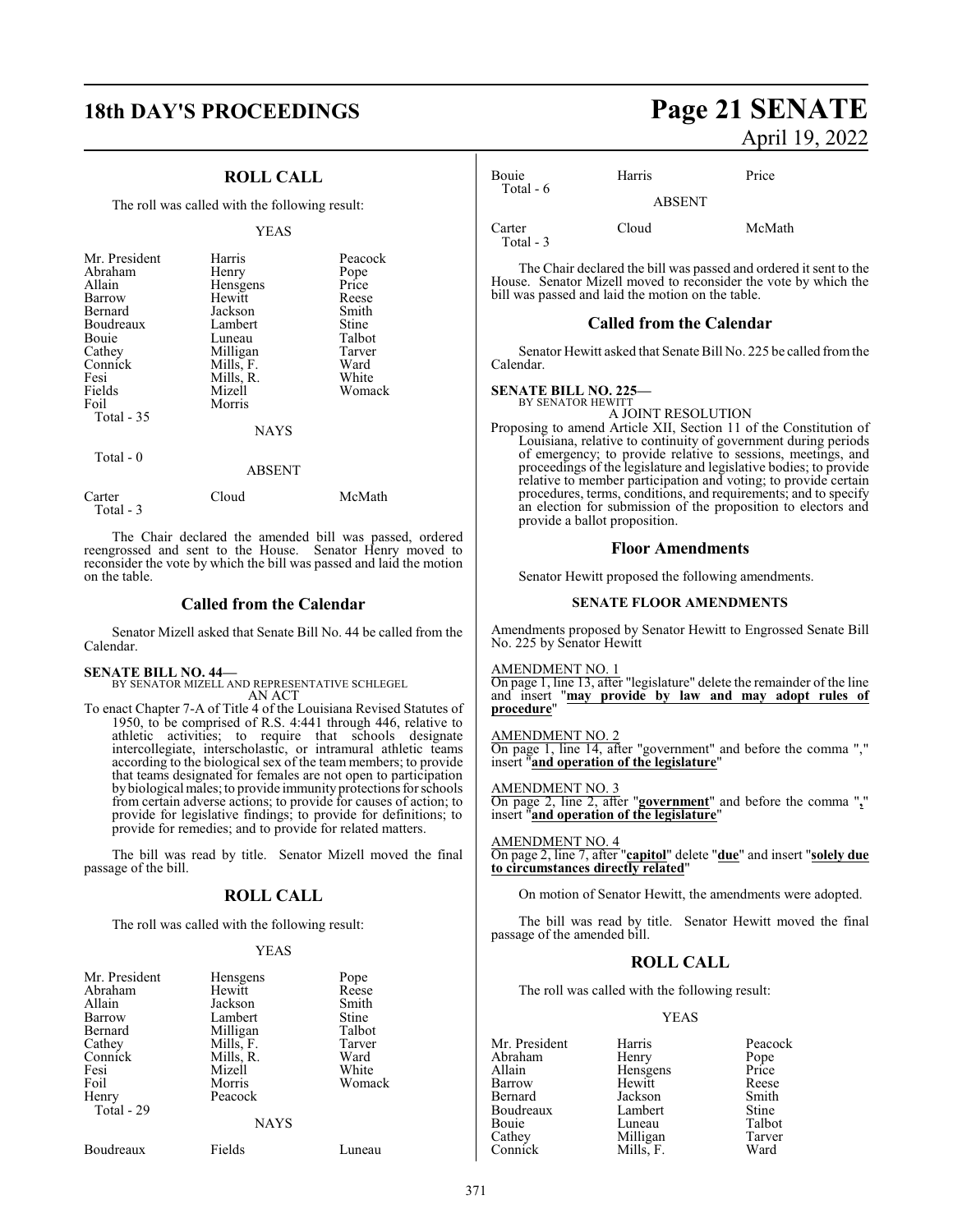| Fesi<br>Fields<br>Foil<br>Total - 34 | Mills, R.<br>Mizell<br>Morris<br><b>NAYS</b> | Womack                                                  |
|--------------------------------------|----------------------------------------------|---------------------------------------------------------|
| Total $-0$                           | <b>ABSENT</b>                                |                                                         |
| Carter<br>Cloud<br>Total - 4         | McMath<br>White                              |                                                         |
|                                      |                                              | The Chair declared the amended bill was passed, ordered |

reengrossed and sent to the House. Senator Hewitt moved to reconsider the vote by which the bill was passed and laid the motion on the table.

### **Called from the Calendar**

Senator Boudreaux asked that Senate Bill No. 480 be called from the Calendar.

### **SENATE BILL NO. 480—** BY SENATORS BOUDREAUX AND CORTEZ

AN ACT

To amend and reenact the introductory paragraph of R.S. 34:291(B)(1) and 292(B)(1), to enact R.S. 34:291(B)(3) and  $292(B)(1)(e)$  and (g), and to repeal R.S. 34:291.1 and 295, relative to the Lafayette Economic Development Authority; to provide for oversight responsibility; to remove certain responsibilities for examinations and investigations; to provide for board appointment; to provide for transition; to provide for an effective date; and to provide for related matters.

### **Floor Amendments**

Senator Fred Mills sent up floor amendments.

### **SENATE FLOOR AMENDMENTS**

Amendments proposed by Senator Fred Mills on behalf of the Legislative Bureau to Engrossed Senate Bill No. 480 by Senator Boudreaux

AMENDMENT NO. 1 On page 1, line 2, following "34:291(B)(1) and" change "292(B)(1)" to "292(B)(1)(b) through (f)"

AMENDMENT NO. 2 On page 1, line 3, following "292(B)(1)" delete "(e) and"

AMENDMENT NO. 3 On page 2, line 11, change "R.S. 34:292(B)(1) is" to "R.S.  $34:292(B)(1)(b)$  through (f) are"

AMENDMENT NO. 4

On page 2, line  $12$ , change "34:292(B)(1)(e) and (g) are" to "34:292(B)(1)(g) is"

On motion of Senator Fred Mills, the amendments were adopted.

The bill was read by title. Senator Boudreaux moved the final passage of the amended bill.

### **ROLL CALL**

The roll was called with the following result:

### YEAS

| Mr. President |  |
|---------------|--|
| Abraham       |  |
| Allain        |  |

Harris Peacock<br>
Henry Pope Henry Pope<br>
Hensgens Price Hensgens

**Page 22 SENATE 18th DAY'S PROCEEDINGS**

| <b>Barrow</b><br>Bernard<br>Boudreaux<br><b>Bouje</b><br>Cathey<br>Connick<br>Fesi<br>Fields<br>Foil<br>Total - 34<br>$Total - 0$ | Hewitt<br>Jackson<br>Lambert<br>Luneau<br>Milligan<br>Mills, F.<br>Mills, R.<br>Mizell<br>Morris<br><b>NAYS</b><br><b>ABSENT</b> | Reese<br>Smith<br>Stine<br>Talbot<br>Tarver<br>Ward<br>Womack |
|-----------------------------------------------------------------------------------------------------------------------------------|----------------------------------------------------------------------------------------------------------------------------------|---------------------------------------------------------------|
| Carter<br>Cloud<br>Total - 4                                                                                                      | McMath<br>White                                                                                                                  |                                                               |

The Chair declared the amended bill was passed, ordered reengrossed and sent to the House. Senator Boudreaux moved to reconsider the vote by which the bill was passed and laid the motion on the table.

### **Rules Suspended**

Senator Pope asked for and obtained a suspension of the rules to revert to the Morning Hour.

### **Message from the House**

### **ASKING CONCURRENCE IN HOUSE BILLS AND JOINT RESOLUTIONS**

### April 19, 2022

To the Honorable President and Members of the Senate:

I am directed to inform your honorable body that the House of Representatives has finally passed and asks your concurrence in the following House Bills and Joint Resolutions:

| HB No. 153 | HB No. 192 | HB No. 216 |
|------------|------------|------------|
| HB No. 243 | HB No. 270 | HB No. 283 |
| HB No. 308 | HB No. 327 | HB No. 392 |
| HB No. 572 | HB No. 583 | HB No. 622 |
| HB No. 699 | HB No. 829 | HB No. 441 |
| HB No. 750 | HB No. 832 |            |

Respectfully submitted, MICHELLE D. FONTENOT Clerk of the House of Representatives

### **House Bills and Joint Resolutions on First Reading**

**HOUSE BILL NO. 153—**

BY REPRESENTATIVE FREEMAN AN ACT

To amend and reenact R.S. 33:9091.9(D)(1), (3)(b), and (4), (E)(4), and (F)(1) and (3)(c), relative to Orleans Parish; to provide relative to the Twinbrook Security District; to provide relative to the district's governing board; to provide relative to board appointments; to provide relative the parcel fee levied within the district; to provide relative to the expiration of the fee; and to provide for related matters.

The bill was read by title and placed on the Calendar for a second reading.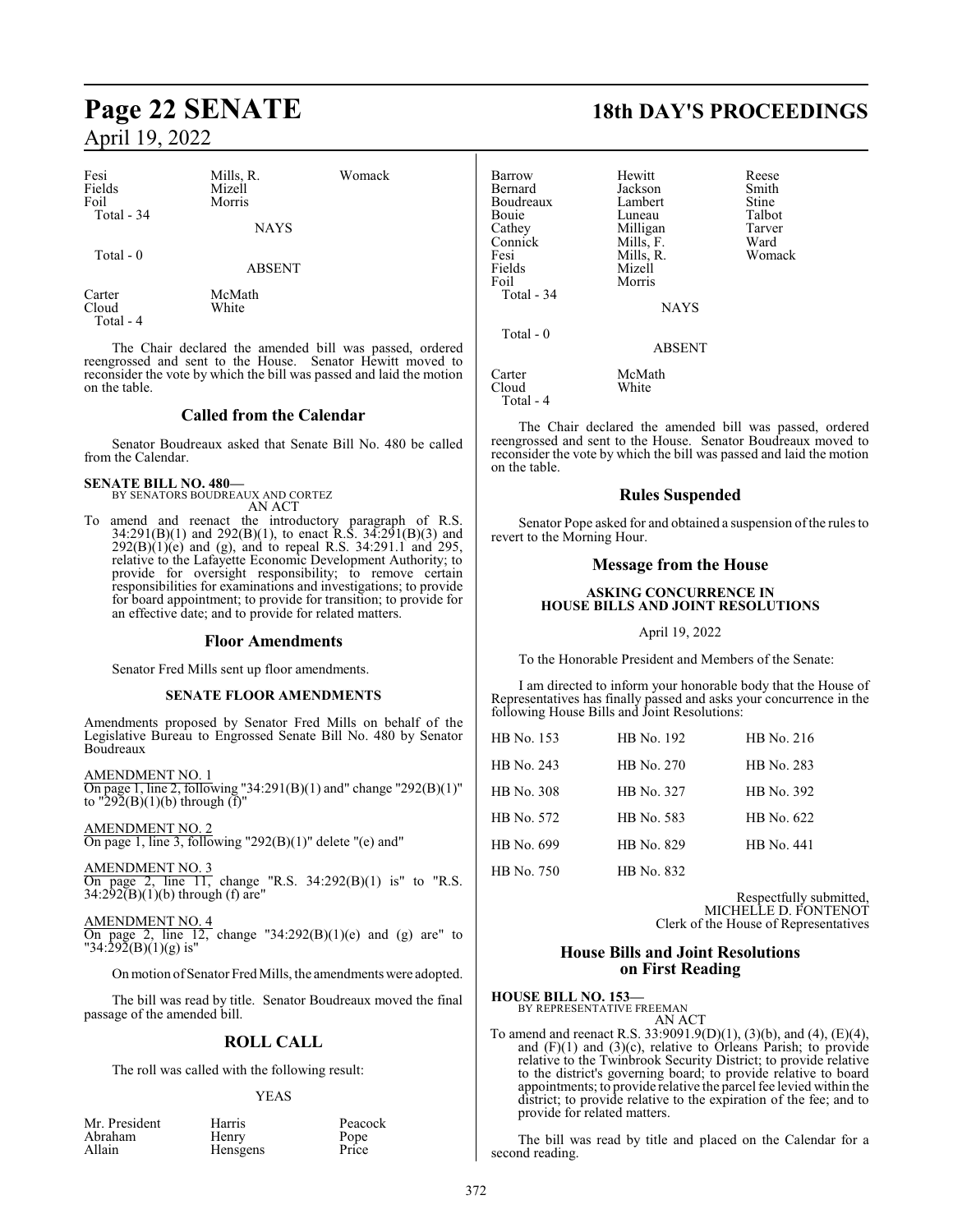### **18th DAY'S PROCEEDINGS Page 23 SENATE**

# April 19, 2022

### **HOUSE BILL NO. 192—**

BY REPRESENTATIVE ZERINGUE AN ACT

enact R.S.  $23:1474(J)(3)$ , relative to unemployment compensation; to provide for the determination of benefits, taxes, and discounts; to provide for effectiveness; and to provide for related matters.

The bill was read by title and placed on the Calendar for a second reading.

#### **HOUSE BILL NO. 216—** BY REPRESENTATIVE ADAMS

AN ACT

To enact R.S. 33:9097.35, relative to East Baton Rouge Parish; to create the Myrtle Hill Crime Prevention and Improvement District; to provide relative to the boundaries, purpose, governance, and powers and duties of the district; to provide relative to district funding, including the authority to impose a parcel fee, subject to voter approval; to provide for an effective date; and to provide for related matters.

The bill was read by title and placed on the Calendar for a second reading.

### **HOUSE BILL NO. 243—** BY REPRESENTATIVE BAGLEY

AN ACT

To amend and reenact R.S. 13:1875(7), (10)(c), 12(e), and (14), 2152(C), and 2492(A)(7) and (E), and R.S. 40:1231.8(C)(1)(a) and 1237.2(C)(1)(a), relative to the authority of city court judges to serve on a medical review panel; to provide for the practice of law by city court judges; to provide for the selection of the attorney member of a medical review panel; to provide for definitions; and to provide for related matters.

The bill was read by title and placed on the Calendar for a second reading.

## **HOUSE BILL NO. 270—** BY REPRESENTATIVE STAGNI

AN ACT

To enact R.S. 33:4712.24, relative to the naming of public buildings by the city of Kenner; to authorize the governing authority of the city of Kenner to name the Kenner council on aging building in honor of a living person; to provide for an effective date; and to provide for related matters.

The bill was read by title and placed on the Calendar for a second reading.

### **HOUSE BILL NO. 283—**

BY REPRESENTATIVE MCFARLAND AN ACT

To amend and reenact R.S. 32:387(C)(3)(d)(ii)(introductory paragraph), relative to timber harvest season permits; to provide for the type of products applicable to a timber harvest season permit; and to provide for related matters.

The bill was read by title and placed on the Calendar for a second reading.

### **HOUSE BILL NO. 308—**

BY REPRESENTATIVE JEFFERSON AN ACT

To amend and reenact R.S. 23:1592(F), relative to unemployment compensation benefits; to provide for an increase in the minimum weekly benefit amount; and to provide for related matters.

The bill was read by title and placed on the Calendar for a second reading.

### **HOUSE BILL NO. 327—**

BY REPRESENTATIVE THOMPSON AN ACT

To amend and reenact R.S. 3:3553(A), relative to the levy of a soybean assessment; to provide relative to the imposition of a state assessment in connection with the federal soybean assessment; to provide an effective date; and to provide for related matters.

The bill was read by title and placed on the Calendar for a second reading.

### **HOUSE BILL NO. 392—**

BY REPRESENTATIVE HUGHES

AN ACT To amend and reenact R.S. 33:9103(D) and 9124(B), relative to communications districts; to provide relative to employees of such districts; to provide that certain employees may be considered first responders; and to provide for related matters.

The bill was read by title and placed on the Calendar for a second reading.

## **HOUSE BILL NO. 441—** BY REPRESENTATIVE STEFANSKI

AN ACT

To amend and reenact R.S. 33:2554(C)(3)(introductory paragraph), relative to the municipal fire and police civil service; to provide relative to the certification and appointment of eligible persons in the police department for the city of Rayne; and to provide for related matters.

The bill was read by title and placed on the Calendar for a second reading.

### **HOUSE BILL NO. 572—** BY REPRESENTATIVE JORDAN

AN ACT

To enact R.S. 33:4763(C), relative to condemned property; to provide for an online condemned property list; to provide for public access; to provide for removal of properties from the list; and to provide for related matters.

The bill was read by title and placed on the Calendar for a second reading.

**HOUSE BILL NO. 583—**

BY REPRESENTATIVE BACALA AN ACT

To enact R.S. 33:1236(35)(c), relative to Ascension Parish; to provide relative to the administrative office of the parish governing authority; to provide relative to services provided by such office to certain entities within the parish; to increase the amount the parish governing authority is authorized to charge for such services; and to provide for related matters.

The bill was read by title and placed on the Calendar for a second reading.

**HOUSE BILL NO. 622—** BY REPRESENTATIVE BEAULLIEU AN ACT

To amend and reenact R.S. 23:1605(D) through (G) and to enact R.S.  $23:1605$  (C)(5), (H), and (I), relative to unemployment compensation; to require the Louisiana Workforce Commission to conduct certain checks with respect to unemployment compensation; to require the recovery of overpayments; and to provide for related matters.

The bill was read by title and placed on the Calendar for a second reading.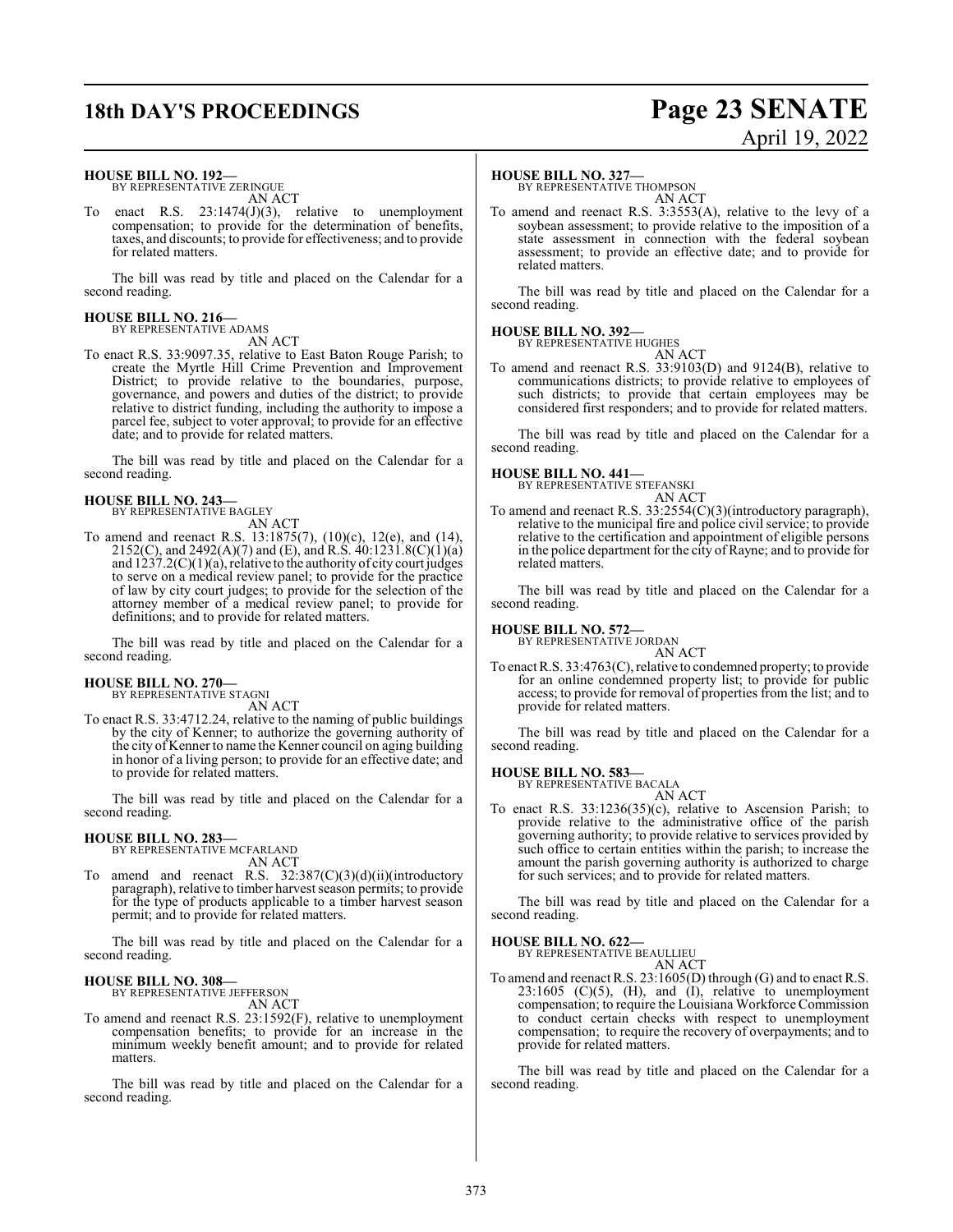### **HOUSE BILL NO. 699—**

BY REPRESENTATIVE LACOMBE AN ACT

To amend and reenact R.S.  $33:103(C)(1)(1)$ , relative to the town of Addis; to authorize the governing authority of the town of Addis to pay members of the Addis Planning Commission a per diem; to provide for the amount of the per diem and the number of meetings for which members may be paid; to provide for an effective date; and to provide for related matters.

The bill was read by title and placed on the Calendar for a second reading.

### **HOUSE BILL NO. 750—** BY REPRESENTATIVE BISHOP

AN ACT

To amend and reenact R.S. 30:2531(C), 2531.3(G), 2531.5(B) and (D), and  $2532(A)$  and R.S. 56:32.1(A) and (B), relative to fines and court costs for littering violations; to provide for the prosecution of civil littering violations cited by the Department of Wildlife and Fisheries; to specify civil procedure for simple and commercial littering violations; to provide for special court costs for littering violations; to provide for the distribution of littering fines and special court costs; to authorize civil actions and adjudicatory hearings for littering violations prosecuted by the Department of Wildlife and Fisheries; and to provide for related matters.

The bill was read by title and placed on the Calendar for a second reading.

### **HOUSE BILL NO. 829—** BY REPRESENTATIVE STEFANSKI

AN ACT

To amend and reenact R.S. 26:274(A)(2) and 308(B), (C)(8), (11)(c), and (J) and to enact R.S.  $26:308(C)(12)(b)(i)$  and (ii), relative to the delivery of alcoholic beverages; to provide relative to third party delivery companies and platforms; to provide for requirements for alcoholic beverage delivery agreements; to provide for penalties; to provide for an effective date; and to provide for related matters.

The bill was read by title and placed on the Calendar for a second reading.

### **HOUSE BILL NO. 832—**

BY REPRESENTATIVE CARRIER AN ACT

To enact Section 2 of Act No. 444 of the 2021 Regular Session of the Legislature of Louisiana, relative to restroom access for individuals with certain conditions; to provide for designation of an Act of the Legislature of Louisiana by means of a short title; and to provide for related matters.

The bill was read by title and placed on the Calendar for a second reading.

### **Rules Suspended**

Senator Fields asked for and obtained a suspension of the rules to recall Senate Bill No. 239 from the Committee on Judiciary B.

#### **SENATE BILL NO. 239—** BY SENATOR FIELDS

A JOINT RESOLUTION

Proposing to amend Article X, Section 1(A) and to repeal Article IV, Section 22(A)(10) and Part IV of Article X, comprised of Sections 41 through 51, of the Constitution of Louisiana, relative to state police; to abolish the State Police Commission; to place state police under the jurisdiction of the State Civil Service Commission; and to specify an election for submission of the proposition to electors and provide a ballot proposition.

On motion of Senator Fields the bill was read by title and withdrawn from the files of the Senate.

### **Page 24 SENATE 18th DAY'S PROCEEDINGS**

### **Privileged Report of the Committee on Senate and Governmental Affairs**

### **ENROLLMENTS**

Senator Hewitt, Chairman on behalf of the Committee on Senate and Governmental Affairs, submitted the following report:

### April 19, 2022

To the President and Members of the Senate:

I am directed by your Committee on Senate and Governmental Affairs to submit the following report:

The following Senate Concurrent Resolution has been properly enrolled:

### **SENATE CONCURRENT RESOLUTION NO. 30—** BY SENATOR LAMBERT

A CONCURRENT RESOLUTION

To recognize April 18 through 24, 2022, as "Love the Boot Week" organized by Keep Louisiana Beautiful and to commend the Legislative Youth Advisory Council for their dedication to promote positive change by participating in and encouraging litter cleanup.

Respectfully submitted, SHARON W. HEWITT Chairman

The foregoing Senate Concurrent Resolution was signed by the President of the Senate.

### **ATTENDANCE ROLL CALL**

### PRESENT

| Mr. President<br>Abraham<br>Allain<br>Barrow<br>Bernard<br>Boudreaux<br>Bouie<br>Cathey<br>Connick<br>Fesi<br>Fields<br>Foil<br>Total - 35 | Harris<br>Henry<br>Hensgens<br>Hewitt<br>Jackson<br>Lambert<br>Luneau<br>Milligan<br>Mills, F.<br>Mills, R.<br>Mizell<br>Morris | Peacock<br>Pope<br>Price<br>Reese<br>Smith<br>Stine<br>Talbot<br>Tarver<br>Ward<br>White<br>Womack |
|--------------------------------------------------------------------------------------------------------------------------------------------|---------------------------------------------------------------------------------------------------------------------------------|----------------------------------------------------------------------------------------------------|
|                                                                                                                                            | <b>ABSENT</b>                                                                                                                   |                                                                                                    |
| Carter<br>Total - 3                                                                                                                        | Cloud                                                                                                                           | McMath                                                                                             |

### **Leaves of Absence**

The following leaves of absence were asked for and granted:

| Carter | 1 Day | Cloud                | 1 Day |
|--------|-------|----------------------|-------|
| McMath | 1 Day |                      |       |
|        |       | <b>Announcements</b> |       |

The following committee meetings for April 20, 2022, were announced:

| Commerce                        | $10:30$ A.M.                | Room E                 |
|---------------------------------|-----------------------------|------------------------|
| Health and Welfare<br>Insurance | $9:30$ A.M.<br>$10:00$ A.M. | Hainkel Room<br>Room A |
| Senate and Gov't Affairs        | $9:30$ A.M.                 | Room F                 |

### **Adjournment**